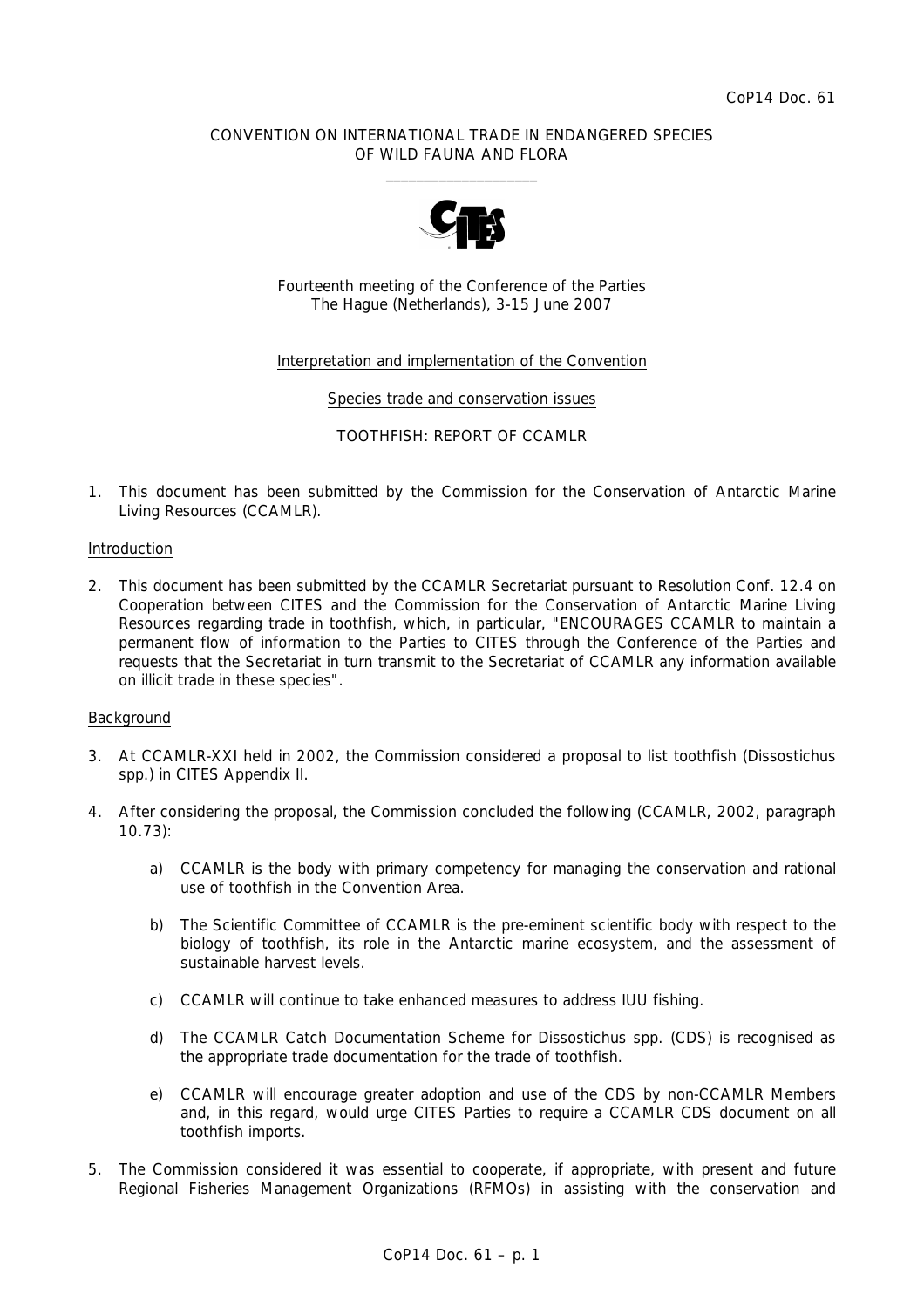rational use of toothfish. It noted CCAMLR's Article XXIII in this respect, and concluded that further cooperation with CITES would be welcome (CCAMLR, 2002, paragraph 10.74).

6. Besides Resolution Conf. 12.4, the Conference of Parties to CITES also adopted at its 12th meeting (CoP12, Santiago, 2002) Decisions 12.57 to 12.59 on Trade in toothfish as follows:

## *Directed to Parties*

 *12.57 Parties should, by the end of 2003, report to the Secretariat their use of the*  Dissostichus *Catch Document used by CCAMLR, and their verification requirements for such Catch Documents.* 

## *Directed to the Secretariat*

- *12.58 The Secretariat shall compile the information on the use of and verification requirements for* Dissostichus *Catch Documents provided by Parties and send this information to CITES Parties and to CCAMLR yearly, and report on this at the 13th meeting of the Conference of the Parties.*
- *12.59 The Secretariat shall invite CCAMLR to consider, at its 22nd Commission meeting, how further cooperation between CITES and CCAMLR could be progressed.*
- 7. Pursuant to the above mentioned Resolution and Decisions, Parties to CITES involved in legally catching, and trading in, toothfish were requested to apply CCAMLR's CDS procedures. They were also required to report on application of such procedures to the CITES Secretariat so that information can be communicated to CCAMLR (CCAMLR, 2003, paragraphs 14.1 and 14.2).
- 8. Taking into account the Decisions 12.57 to 12.59, CCAMLR later requested that the CITES Secretariat provide information on implementation of the CDS by CITES Parties. All the reports received by CITES and submitted to CCAMLR during 2003 were from CCAMLR Contracting Parties.
- 9. The adoption of Resolution Conf. 12.4 in 2002 has not resulted in any new CITES Parties, which are not Parties to the CAMLR Convention, acceding to the CAMLR Convention or cooperating voluntarily with the Commission's conservation measures, particularly the CDS. No information has been submitted to CCAMLR pursuant to Resolution Conf. 12.4 with regard to international trade in toothfish.

### CCAMLR CDS and its achievements

- 10. The CDS is undoubtedly a major CCAMLR achievement in combating the IUU fishing for toothfish. Not only is the Scheme unique in its scope and application, it became fully operational within a relatively short period (less than two years after it was first introduced in May 2002). The electronic, web-based version of the CDS (E-CDS) has made its operation even more secure and effective. The current version of the CDS and the CCAMLR Policy to Enhance Cooperation between CCAMLR and non-Contracting Parties are attached (Annexes 1 and 2 respectively).
- 11. The CDS has a mechanism for participation in the Scheme by non-Contracting Parties which are engaged in fishing and/or trade in *Dissostichus* spp. Most importantly, CCAMLR has expanded the role of 'Port' and 'Market' States in its effort to discourage trade in IUU-caught toothfish. Without diminishing Flag State responsibilities, CCAMLR's efforts have brought into focus the need for other States to assume greater responsibility for combating trade in toothfish taken in a manner which undermines CCAMLR conservation measures. This development is the key to improving CCAMLR's ability to combat IUU fishing directly.
- 12. The CDS has drawn in a number of CCAMLR Non-Contracting Parties (NCPs) and its overall coverage now extends to more than 90 % of the global trade in toothfish (see Table 1 and Fig. 1).
- 13. Using the CDS, participating Port and Market States have been able to deny toothfish landings and/or shipments in the absence of the required documents. Such absence provides a creditable basis to trigger enforcement action. The CDS has also improved estimates of global toothfish catch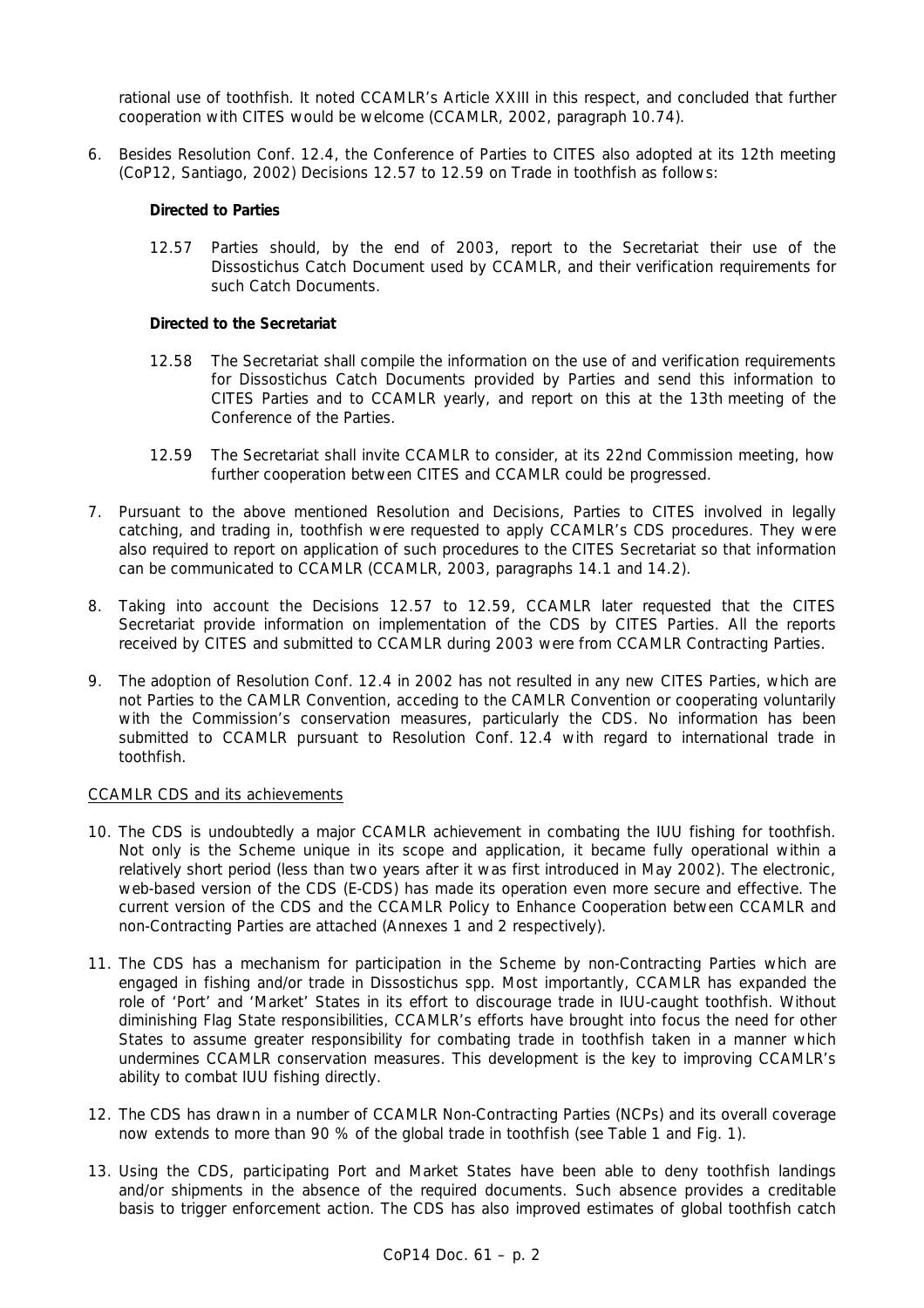levels and brought to light incidents of misreported and fraudulent catch documentation. Given the evidence that the introduction of the CDS has made trading in IUU-caught fish less profitable, it appears to be having the desired effect of restricting unfettered market access to IUU-caught product.

- 14. The CDS has largely enhanced CCAMLR's set of both traditional and innovative regulatory measures aimed at the elimination of IUU fishing. Consequently, the estimated total IUU catch in the Convention Area was reduced from more than 30,000 tonnes in 1996/97 to about 3,000 tonnes in the past three seasons (Table 2).
- 15. Despite such a dramatic reduction in IUU catches achieved by CCAMLR, the Commission continues to be seriously concerned with the remaining small but persistent level of IUU fishing and has increased its efforts to eliminate it.
- 16. Since the beginning of the 2004/05 season, most reports on IUU activities come from fishing grounds located at about 55º and 60º S in the Indian Ocean Sector of the Convention Area (CCAMLR/FAO Statistical Divisions 58.4.1, 58.4.3 and 58.4.4) (see Fig 2).

# The need for coordinated international effort

- 17. The CDS has provided CCAMLR with an opportunity to promote multilateral cooperation to combat IUU fishing for toothfish. In contrast to other CCAMLR measures, the CDS is applicable globally, in that it is not restricted only to the Convention Area and to CCAMLR Contracting Parties. Furthermore, its implementation is consistent with many of the provisions of UNFSA Articles 7, 8 and 17<sup>1</sup>.
- 18. Non-Contracting Party Flag States whose vessels are currently involved in IUU fishing in the CCAMLR Convention Area and which are Parties to CITES are Equatorial Guinea and Togo.
- 19. Since the introduction of the CDS in May 2000, and based on information collected on toothfish landings and trade, CCAMLR has invited a number of non-Contracting Parties to participate in the CDS. Namibia, Mauritius and the People's Republic of China have subsequently become CCAMLR Contracting Parties. Other invited Parties and territories include Singapore, Indonesia and the People's Republic of China in respect of the Hong Kong Special Administrative Region (SAR). All of them are Parties to CITES.
- 20. Singapore voluntarily cooperates with CCAMLR in the implementation of the CDS. However, it does so only partially, in that it authorises re-exports of toothfish shipments which have been declared by their owners for export outside of that country. It does not exercise any control over landings of toothfish in its ports. Indonesia, from time to time, provides port facilities for landings of toothfish and the servicing of toothfish fishing vessels. Despite several invitations received from CCAMLR and continued bilateral diplomatic demarches by CCAMLR Members, Indonesia has not yet decided to formally cooperate with CCAMLR in the implementation of the CDS.
- 21. Hong Kong SAR continues to decline CCAMLR's invitation to voluntarily implement the CDS. In so doing, Hong Kong SAR has reiterated its position that it has no authority to control landings, imports and exports of toothfish since the species is not covered by CITES. In late 2006, the People's Republic of China became a Contracting Party to CCAMLR. During the most recent CCAMLR meeting in November 2006, the People's Republic of China advised CCAMLR that it would give positive consideration to initiate internal consultation on the participation of Hong Kong SAR in the CDS (CCAMLR, 2006, paragraph 8.1).
- 22. The partial participation of Singapore in the CDS and continued non-participation in the CDS of Indonesia and Hong Kong SAR represent a potential loophole for IUU operators because their ports and territories could be used for landings and/or trade in undocumented toothfish. Based on CDS

*<sup>1</sup> UN UNFSA, Agreement for the Implementation of the United Nations Convention on the Law of the Sea of 10 December 1982 Relating to the Conservation of Straddling Fish Stocks and Highly Migratory Fish Stocks. (Division for Ocean Affairs and Law, United Nations, New York, 1998). p. 7-37.*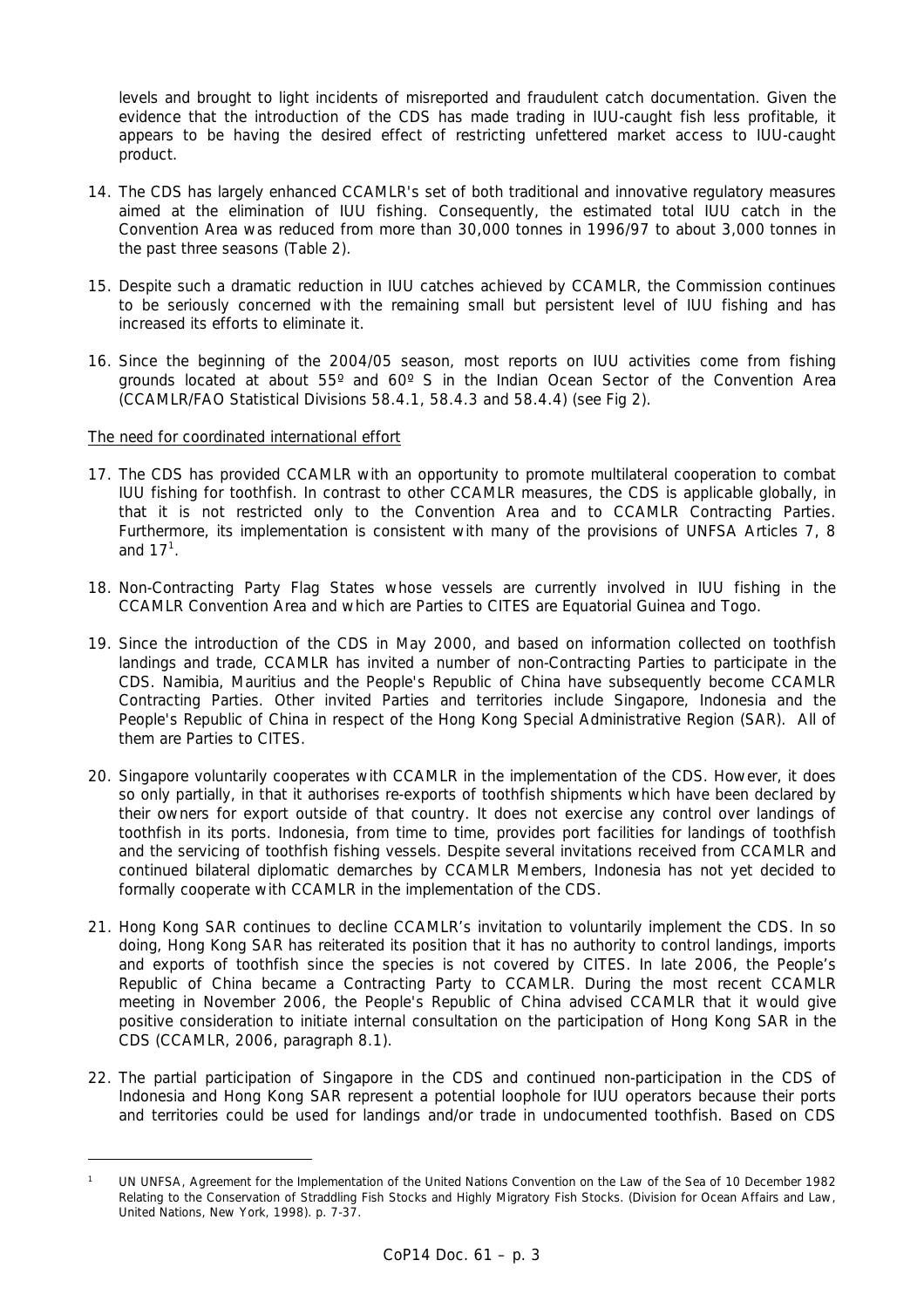information, reports from Hong Kong SAR, Indonesia and Singapore and other verifiable sources, a summary of reported exports/imports of toothfish across their territories is presented in Table 3. It should be noted that these figures do not include information on undocumented and unreported landings and export/import operations. Although such information is not readily available and often comes from unverifiable sources, it indicates that the total volume of landings and trade in these territories could be much higher. This could be evaluated and verified only when Hong Kong SAR, Indonesia and Singapore exercise full control over toothfish landing and trade operations in accordance with the CDS requirements.

- 23. Therefore CCAMLR particularly wishes to draw the attention of the Conference to Equatorial Guinea and Togo, the Flag States of IUU fishing vessels currently operating in the CCAMLR Convention Area, as well as to the People's Republic of China in respect of Hong Kong SAR, Indonesia and Singapore in respect of their participation in and full implementation of the CDS requirements.
- 24. CCAMLR believes that the Conference would be in a position to request the Parties mentioned above to specifically report their position in respect of implementing Resolution Conf. 12.4, in particular on the implementation of the CDS.
- 25. CCAMLR further believes that the Conference would be in a position to draw the attention of all Flag States of IUU fishing vessels that are Parties to CITES to the fact that their actions seriously undermine the attainment of CCAMLR's objectives in the conservation of Antarctic marine living resources. All States that are interested in research or harvesting activities in relation to Antarctic marine living resources are encouraged to accede to the Convention.

## Conclusion

- a) CCAMLR's CDS has proven to be an effective tool in combating toothfish IUU fishing.
- b) The overall level of IUU fishing in the CCAMLR Convention Area has been reduced to about one 10th of the level in 1996/97.
- c) The elimination of a remaining small but persistent level of IUU fishing in the CCAMLR Convention Area requires more coordinated international effort.
- d) In particular, CCAMLR would like to bring to the attention of the Conference the following:
	- i) Vessels flagged to Equatorial Guinea and Togo, both Parties to CITES, are currently involved in IUU fishing in the CCAMLR Convention Area;
	- ii) Singapore, a Party to CITES, continues to implement the CDS only partially;
	- iii) Hong Kong SAR has stated its position that it has no authority to control landings, import and export of toothfish since the species is not covered by CITES;
	- iv) Indonesia, a Party to CITES, has not yet decided to implement the CDS.
- e) CCAMLR recommends that the Conference:
	- i) request the CITES Parties mentioned above to specifically report their position in respect of implementing Resolution Conf. 12.4 and that such reports be made available to CCAMLR for consideration at its next annual meeting in October-November 2007;
	- ii) draw the attention of Flag States that are Parties to CITES and whose fishing vessels are engaged in IUU fishing for toothfish in the CCAMLR Convention Area, to the fact that their actions seriously undermine the attainment of CCAMLR's objectives in the conservation of Antarctic marine living resources; and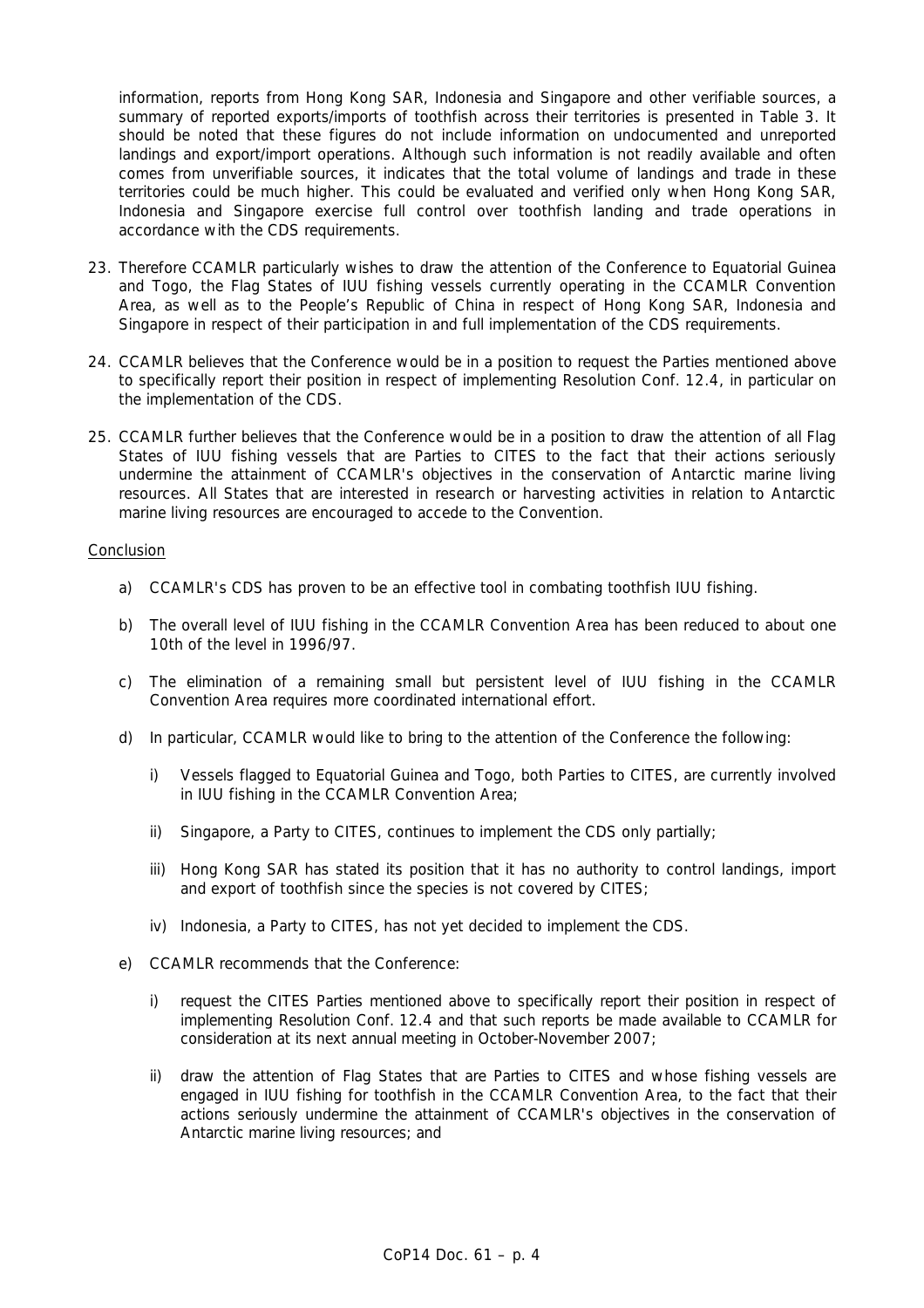iii) re-enforce one of the provisions of Resolution Conf. 12.4 by "requesting that all Flag and Market States that are Parties to CITES and that capture toothfish or that trade in toothfish products, and which have not yet done so, to adhere to the Convention for the Conservation of Antarctic Marine Living Resources and, in any case, to cooperate voluntarily with its conservation measures", particularly the CDS.

## COMMENTS FROM THE SECRETARIAT

- A. The Secretariat acknowledges CCAMLR's concern that some Parties have not adhered to the spirit of Resolution Conf. 12.4 and invites those Parties to consider its urgent implementation in light of the recommendations contained in this document.
- B. The Secretariat notes that the implementation of Resolution Conf. 12.4 is seriously hampered by the fact that the species concerned are not included in CITES Appendix II.

## References

CCAMLR, 2002. Report of the Twenty-First Meeting of the Commission, CCAMLR, Hobart, Australia

CCAMLR, 2003. Report of the Twenty-Second Meeting of the Commission, CCAMLR, Hobart, Australia

CCAMLR, 2006. Report of the Twenty-Fifth Meeting of the Commission, CCAMLR, Hobart, Australia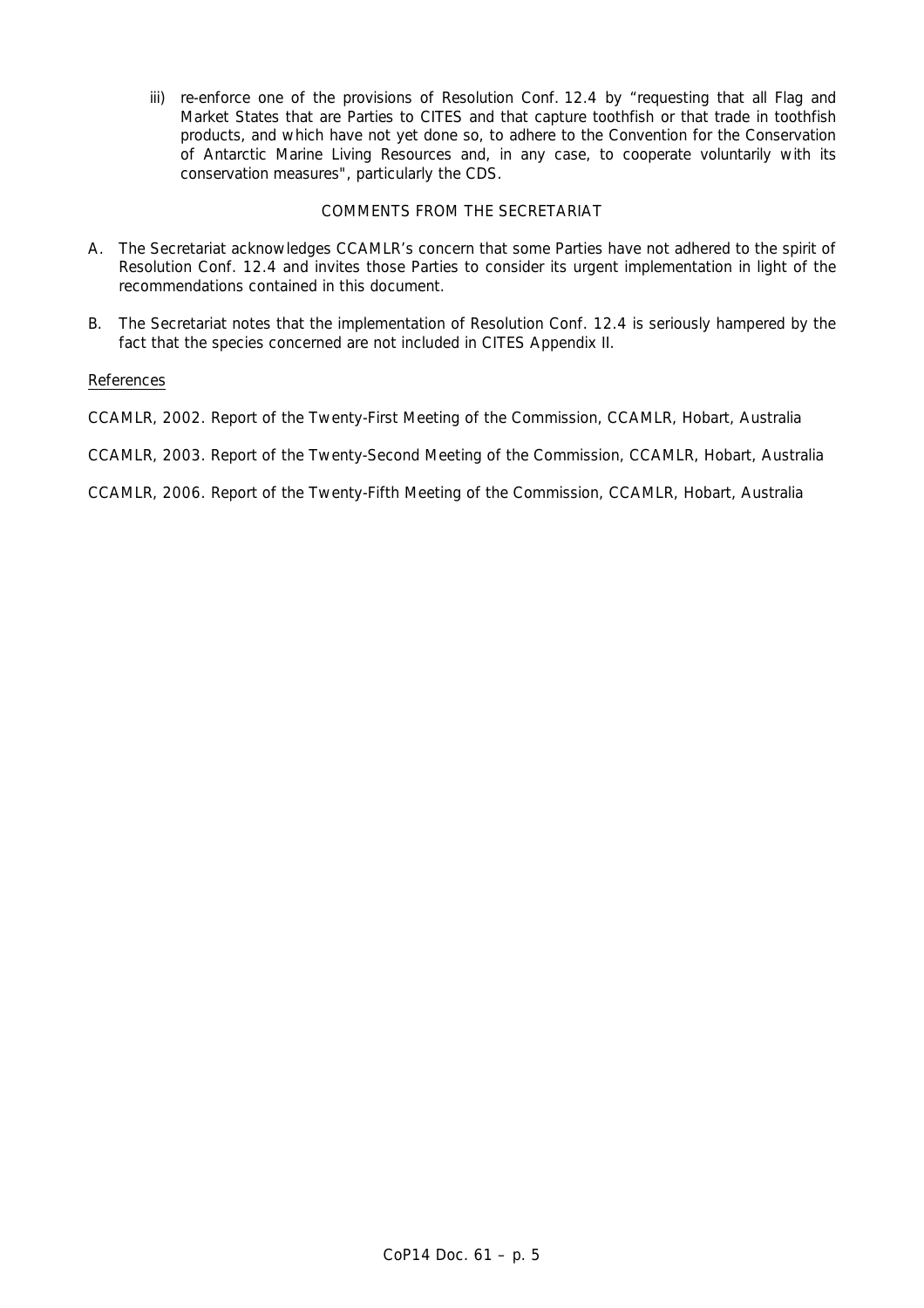# **Table 1**: Participation in the CCAMLR Catch Documentation Scheme (CDS) for Dissostichus spp. (2000-2006)

| Participating and non-participating Parties to the CDS                         | <b>Vessel Flag</b><br><b>State</b> | Port/Export<br><b>State</b> | Import<br><b>State</b> |  |  |  |  |
|--------------------------------------------------------------------------------|------------------------------------|-----------------------------|------------------------|--|--|--|--|
| <b>Contracting Parties</b>                                                     |                                    |                             |                        |  |  |  |  |
| Argentina                                                                      | $\checkmark$                       | $\checkmark$                | $\checkmark$           |  |  |  |  |
| Australia                                                                      | $\checkmark$                       | ✓                           | ✓                      |  |  |  |  |
| <b>Brazil</b>                                                                  |                                    | ✓                           | ✓                      |  |  |  |  |
| Canada                                                                         |                                    |                             | $\checkmark$           |  |  |  |  |
| Chile                                                                          | $\checkmark$                       | $\checkmark$                | ✓                      |  |  |  |  |
| People's Republic of China                                                     | $\checkmark$                       | $\checkmark$                | ✓                      |  |  |  |  |
| European Community                                                             |                                    | ✓                           | ✓                      |  |  |  |  |
| Spain                                                                          | $\checkmark$                       | ✓                           | ✓                      |  |  |  |  |
| France (overseas territories)                                                  | ✓                                  | ✓                           | ✓                      |  |  |  |  |
| India                                                                          |                                    |                             |                        |  |  |  |  |
| Japan                                                                          |                                    | $\checkmark$                | ✓                      |  |  |  |  |
| Korea, Republic of                                                             | $\checkmark$                       | ✓                           | ✓                      |  |  |  |  |
| Mauritius                                                                      |                                    | ✓                           | $\checkmark$           |  |  |  |  |
| New Zealand                                                                    | $\checkmark$                       | ✓                           | ✓                      |  |  |  |  |
| Namibia                                                                        |                                    | ✓                           | ✓                      |  |  |  |  |
| Norway                                                                         |                                    |                             | ✓                      |  |  |  |  |
| Peru                                                                           | $\checkmark$                       | $\checkmark$                |                        |  |  |  |  |
| Poland                                                                         |                                    |                             |                        |  |  |  |  |
| <b>Russian Federation</b>                                                      | $\checkmark$                       |                             | ✓                      |  |  |  |  |
| South Africa                                                                   | ✓                                  | $\checkmark$                |                        |  |  |  |  |
| Ukraine                                                                        | ✓                                  |                             |                        |  |  |  |  |
| United Kingdom of Great Britain and Northern Ireland<br>(overseas territories) | ✓                                  |                             | ✓                      |  |  |  |  |
| United States of America                                                       |                                    |                             | ✓                      |  |  |  |  |
| Uruguay                                                                        | $\checkmark$                       | $\checkmark$                | ✓                      |  |  |  |  |
| <b>CDS Participating non-Contracting Parties</b>                               |                                    |                             |                        |  |  |  |  |
| Seychelles (since 2002 no longer flags toothfish<br>fishing vessels)           |                                    |                             |                        |  |  |  |  |
| Singapore (partial implementation)                                             |                                    | ✓                           | ✓                      |  |  |  |  |
| Non-Contracting Parties not participating in the CDS                           |                                    |                             |                        |  |  |  |  |
| Reported fishing vessel Flag States                                            |                                    |                             |                        |  |  |  |  |
| Cambodia <sup>1</sup>                                                          | $\checkmark$                       |                             |                        |  |  |  |  |
| Equatorial Guinea <sup>1</sup>                                                 | $\checkmark$                       |                             |                        |  |  |  |  |
| Honduras                                                                       | $\checkmark$                       |                             |                        |  |  |  |  |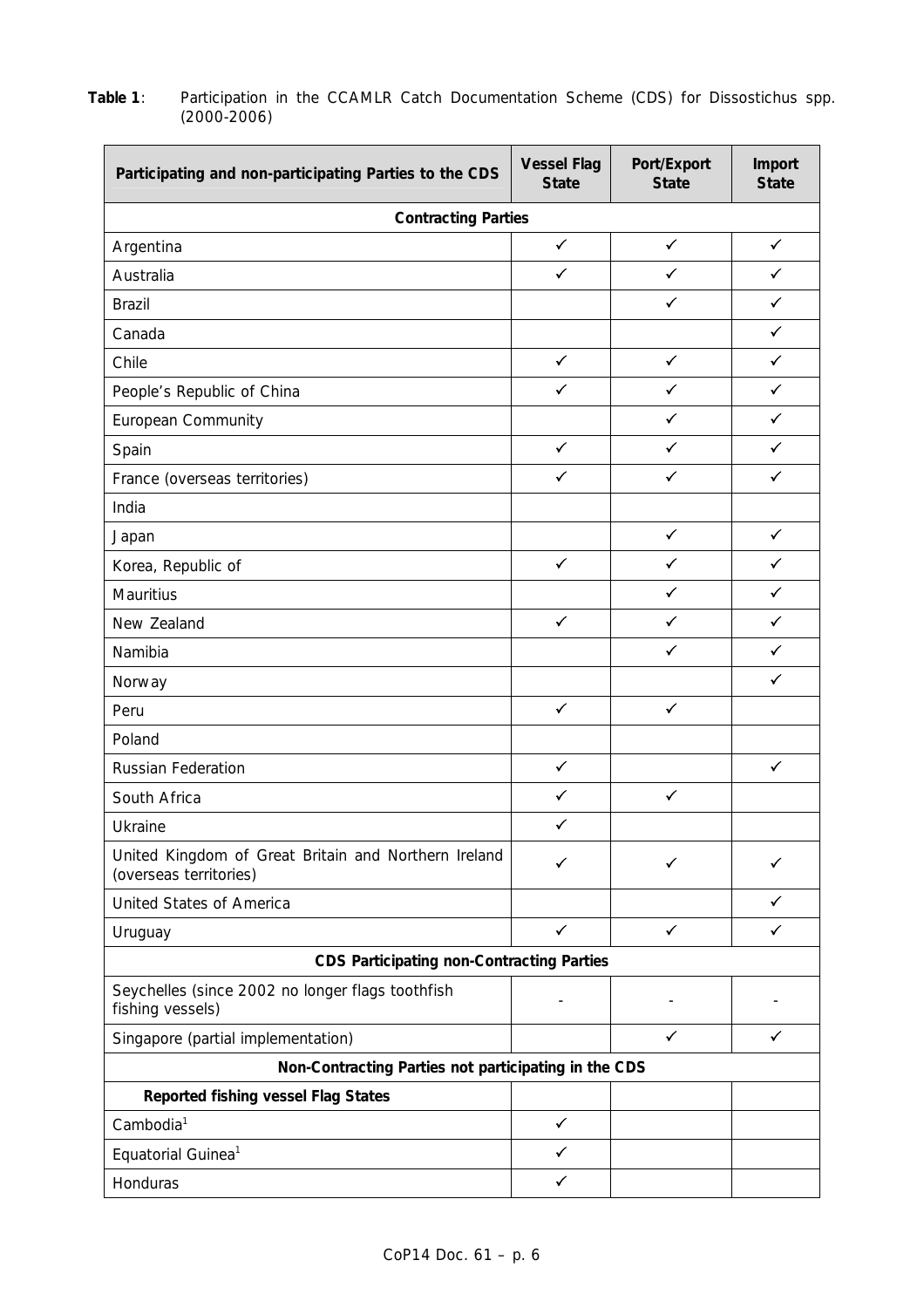| Participating and non-participating Parties to the CDS    | <b>Vessel Flag</b><br><b>State</b> | Port/Export<br><b>State</b> | Import<br><b>State</b> |
|-----------------------------------------------------------|------------------------------------|-----------------------------|------------------------|
| Korea, Democratic People's Republic of Korea <sup>1</sup> | ✓                                  |                             |                        |
| Panama <sup>1</sup>                                       | ✓                                  |                             |                        |
| Togo <sup>1</sup>                                         | ✓                                  |                             |                        |
| <b>Reported trading States/Entities</b>                   |                                    |                             |                        |
| Columbia                                                  |                                    |                             | ✓                      |
| Hong Kong SAR, People's Republic of China                 |                                    |                             |                        |
| Indonesia                                                 |                                    | ✓                           |                        |
| Malaysia                                                  |                                    | ✓                           |                        |
| Mexico                                                    |                                    |                             |                        |
| Philippines                                               |                                    |                             |                        |
| Taiwan, Province of China                                 |                                    |                             |                        |
| Thailand                                                  |                                    |                             |                        |
| Vietnam                                                   |                                    |                             |                        |
| $\boldsymbol{\tau}$<br>Reported in 2005 and 2006          |                                    |                             |                        |

**Table 2** Estimations of IUU toothfish catches (tonnes) in the CCAMLR Convention Area in the 1996/97 to 2005/06 fishing season (from SC-CAMLR-XXIII, 2004, Annex 5; Table 8.1; SC-CAMLR-XXIV, Annex V, Table 3.2 and SC-CAMLR-XXV, Annex V, Table 2).

| Fishing season*                                                                                                        | <b>Estimated IUU catch</b> | Reported catch by<br>licensed vessels | IUU as % to reported<br>catch |  |  |  |
|------------------------------------------------------------------------------------------------------------------------|----------------------------|---------------------------------------|-------------------------------|--|--|--|
| 1996/97                                                                                                                | 32673                      | 45130                                 | 72.4                          |  |  |  |
| 1997/98                                                                                                                | 15106                      | 25518                                 | 53.0                          |  |  |  |
| 1998/99                                                                                                                | 5868                       | 19531                                 | 30.0                          |  |  |  |
| 1999/00                                                                                                                | 7644                       | 25214                                 | 30.3                          |  |  |  |
| 2000/01                                                                                                                | 8802                       | 22598                                 | 39.0                          |  |  |  |
| 2001/02                                                                                                                | 11857                      | 27198                                 | 43.6                          |  |  |  |
| 2002/03                                                                                                                | 10097                      | 26877                                 | 37.6                          |  |  |  |
| 2003/04                                                                                                                | 2477                       | 15929                                 | 15.6                          |  |  |  |
| 2004/05                                                                                                                | 2513                       | 16250                                 | 15.5                          |  |  |  |
| 2005/06 **                                                                                                             | 3080                       | 13704                                 | 22.5                          |  |  |  |
| $^{\star}$<br>Current definition of the CCAMLR fishing season is from 1 December to 30 November of the following year. |                            |                                       |                               |  |  |  |

*\*\* IUU catch estimates for the period up to 1 September 2006*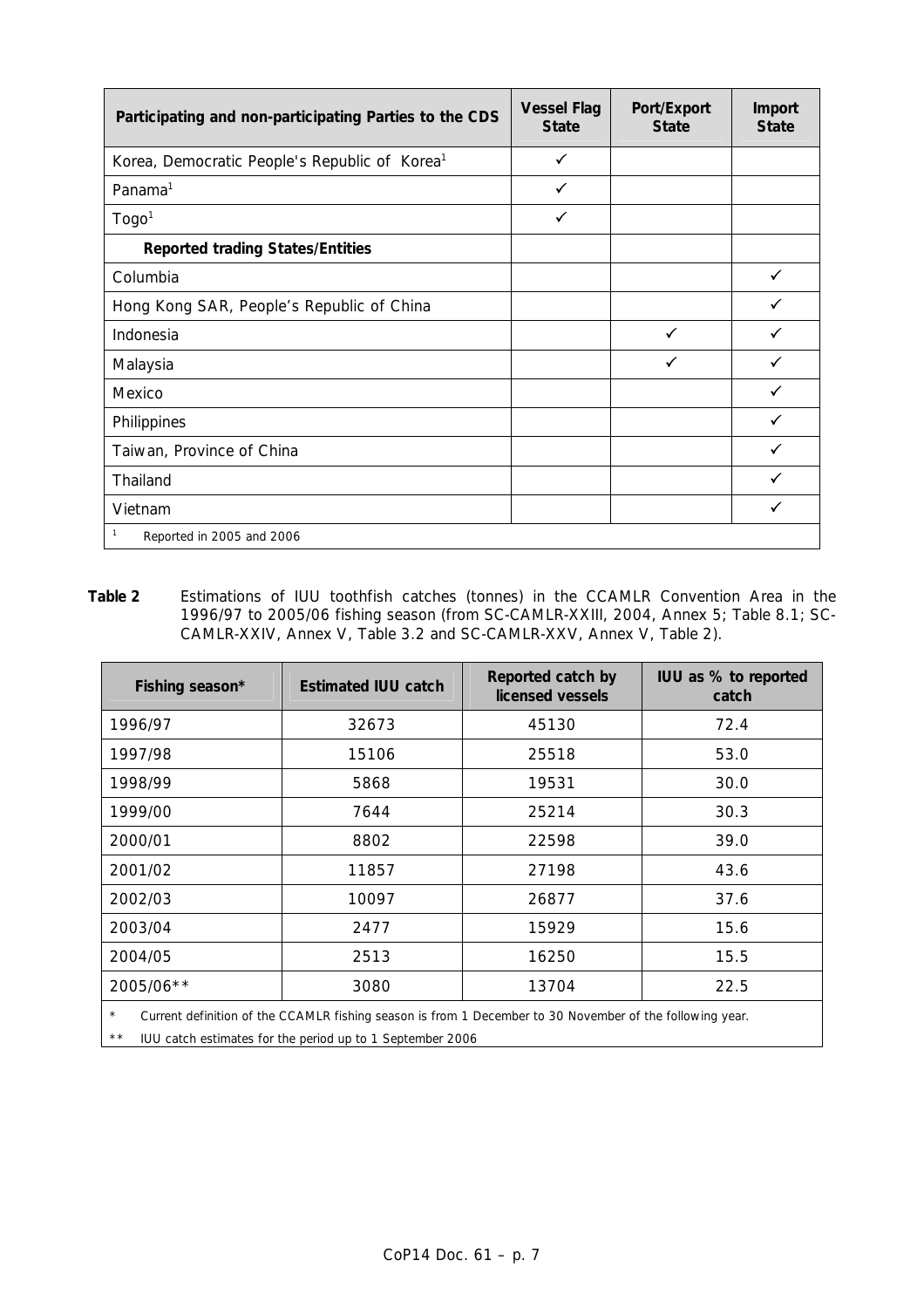| Export/Import by year (tonnes) |               |           |               |  |  |  |
|--------------------------------|---------------|-----------|---------------|--|--|--|
|                                | Hong Kong SAR | Singapore | Indonesia     |  |  |  |
| 2000                           | 67            | 86        | 14            |  |  |  |
| 2001                           | 2,159         | 904       | none reported |  |  |  |
| 2002                           | 1,281         | 1,298     | none reported |  |  |  |
| 2003                           | 1,298         | 922       | none reported |  |  |  |
| 2004                           | 946           | 901       | none reported |  |  |  |
| 2005                           | 421           | 1,125     | none reported |  |  |  |
| 2006                           | 710           | 1,240     | none reported |  |  |  |
| Total                          | 6,882         | 6,476     | 14            |  |  |  |

**Table 3** A summary of toothfish export/import across the territories of Hong Kong SAR, Singapore and Indonesia for the period 2000-2006.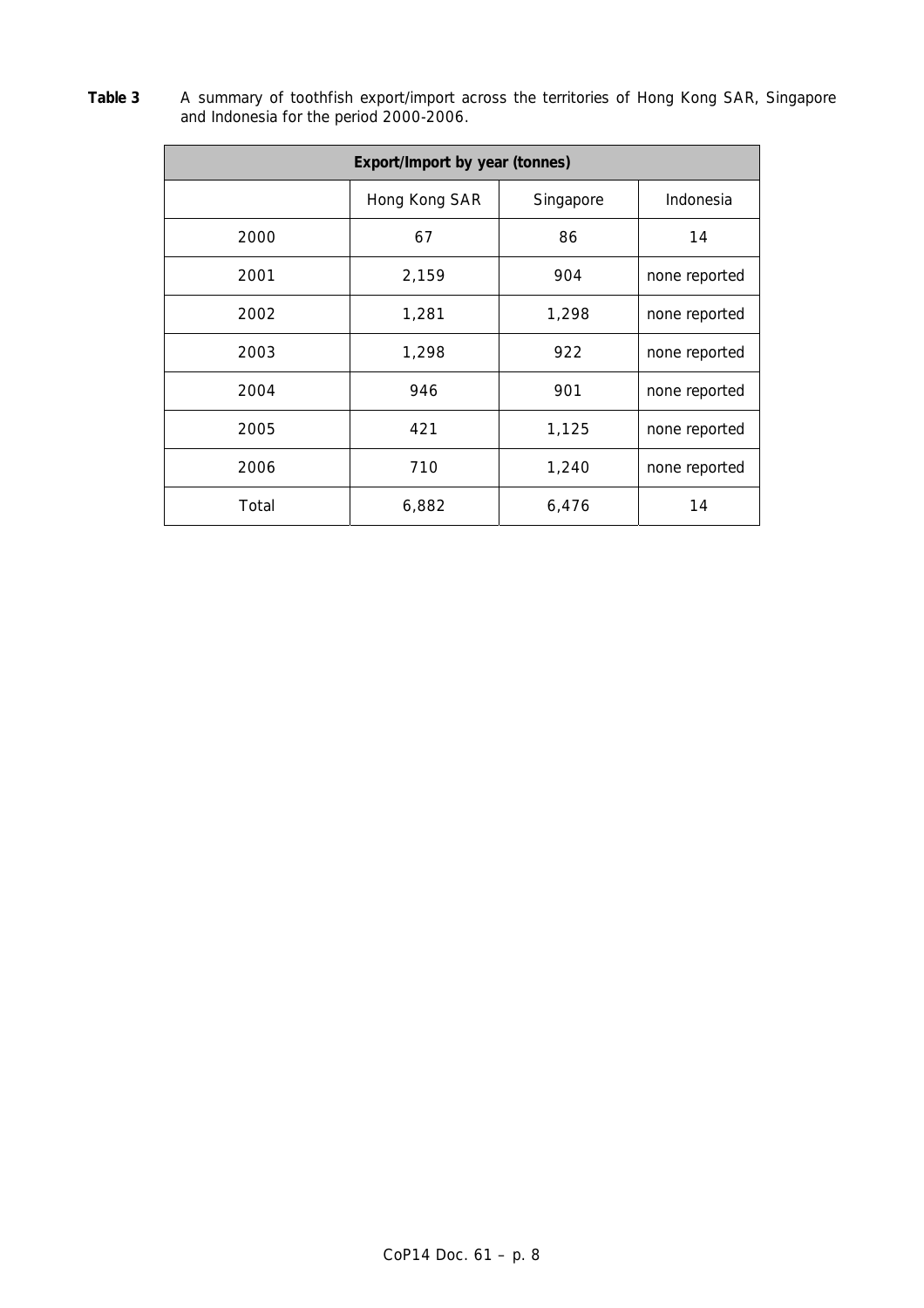**Fig.1** The *CCAMLR Catch Documentation Scheme's* geographic area of application, 2000-2006 (blue -CCAMLR Contracting Parties, green - non-Contracting Parties participating in CDS, red - non-Contracting Parties engaged in fishing and/or trade in toothfish but not participating in CDS

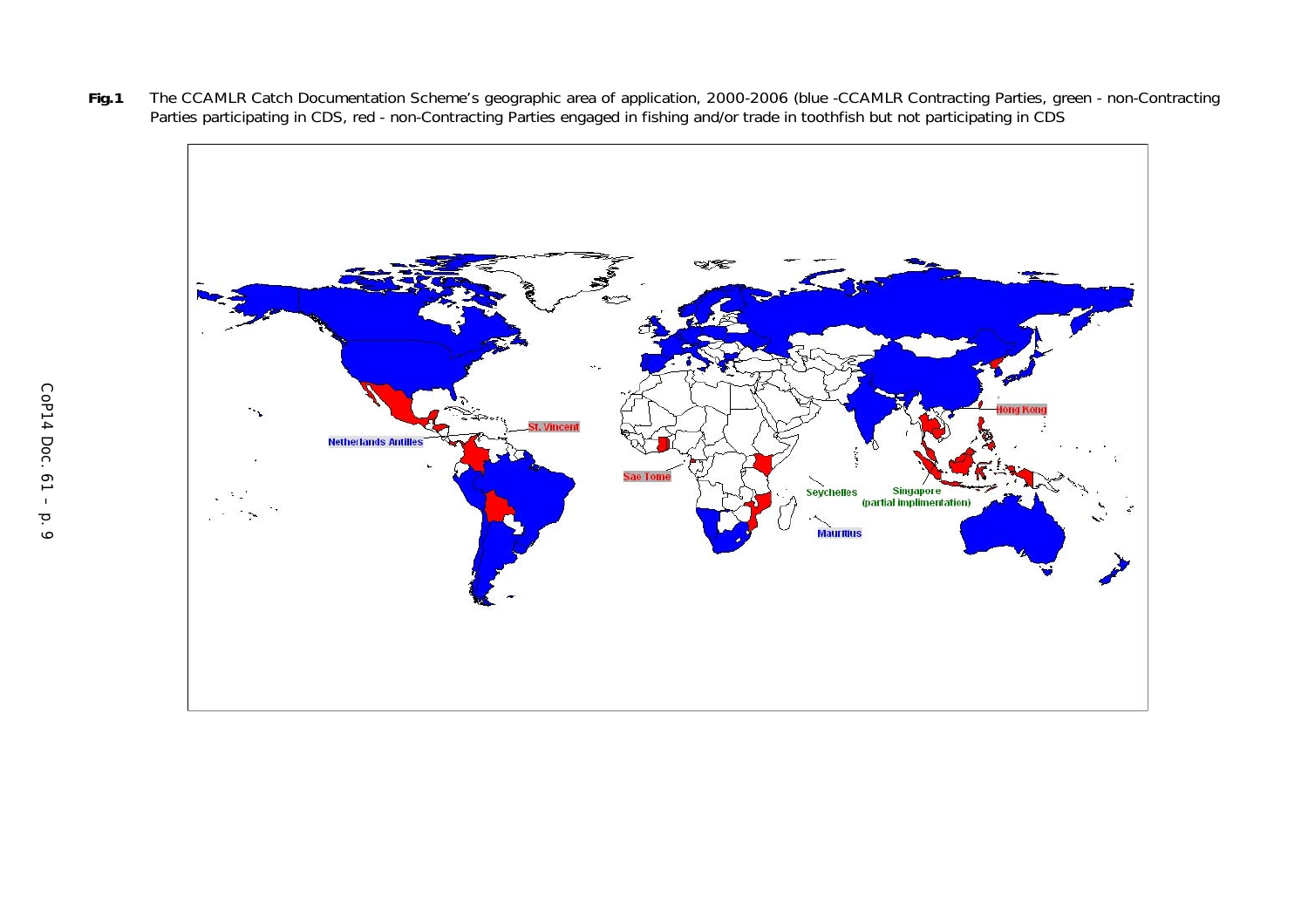**Fig 2** Estimated IUU catch of toothfish in the CCAMLR Convention Area, by area and fishing season (1997-2006).

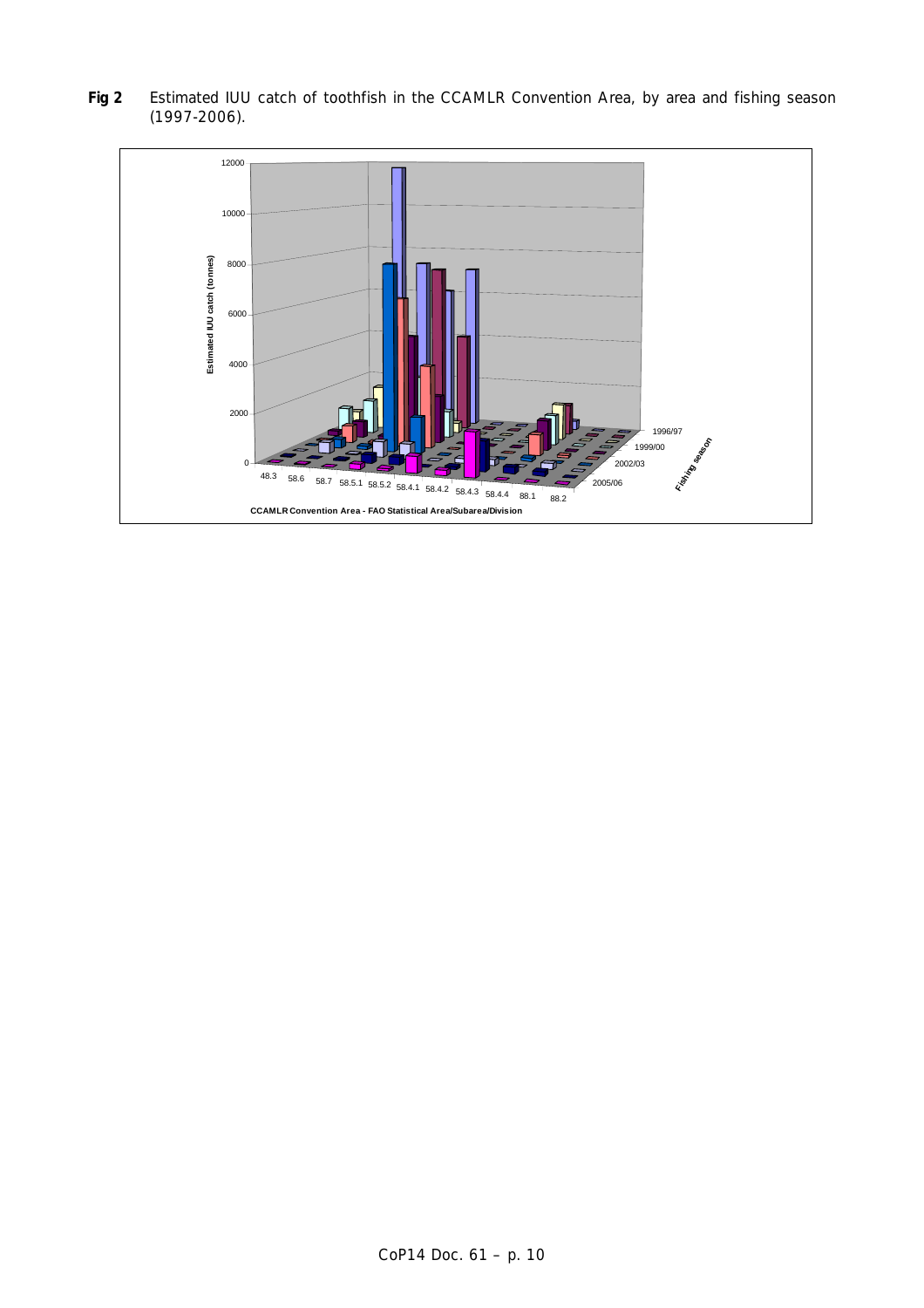# ANNEX 10-05

## CONSERVATION MEASURE 10-05 (2006) Catch Documentation Scheme for *Dissostichus* spp.

| <b>Species</b> | toothfish |
|----------------|-----------|
| Area           | all       |
| Season         | all       |
| Gear           | all       |

The Commission,

- Concerned that illegal, unreported and unregulated (IUU) fishing for *Dissostichus* spp. in the Convention Area threatens serious depletion of populations of *Dissostichus* spp.,
- Aware that IUU fishing involves significant by-catch of some Antarctic species, including endangered albatross
- Noting that IUU fishing is inconsistent with the objective of the Convention and undermines the **EXECUTER ENDING THE CONCERNATION MEASURES**,
- Underlining the responsibilities of Flag States to ensure that their vessels conduct their fishing activities in a responsible manner,
- Mindful of the rights and obligations of Port States to promote the effectiveness of regional fishery conservation measures,
- Aware that IUU fishing reflects the high value of, and resulting expansion in markets for and international trade in, *Dissostichus* spp.,
- Recalling that Contracting Parties have agreed to introduce classification codes for *Dissostichus* spp. at a national level,
- Recognising that the implementation of a Catch Documentation Scheme for *Dissostichus* spp. (CDS) will provide the Commission with essential information necessary to provide the precautionary management objectives of the Convention,
- Committed to take steps, consistent with international law, to identify the origins of *Dissostichus* spp. entering the markets of Contracting Parties and to determine whether *Dissostichus* spp. harvested in the Convention Area that is imported into their territories was caught in a manner consistent with CCAMLR conservation measures.
- Wishing to reinforce the conservation measures already adopted by the Commission with respect to *Dissostichus* spp.,

Inviting non-Contracting Parties whose vessels fish for *Dissostichus* spp. to participate in the CDS,

hereby adopts the following conservation measure in accordance with Article IX of the Convention:

- 1. The following definitions are intended only for the purposes of the completion of CDS documents and shall be applied as stated regardless of whether such actions as landings, transhipments, imports, exports or re-exports constitute the same under any CDS participant's customs law or other domestic legislation:
	- (i) Port State: The State that has control over a particular port area or free trade zone for the purposes of landing, transhipment, importing, exporting and re-exporting and whose authority serves as the authority for landing or transhipment certification.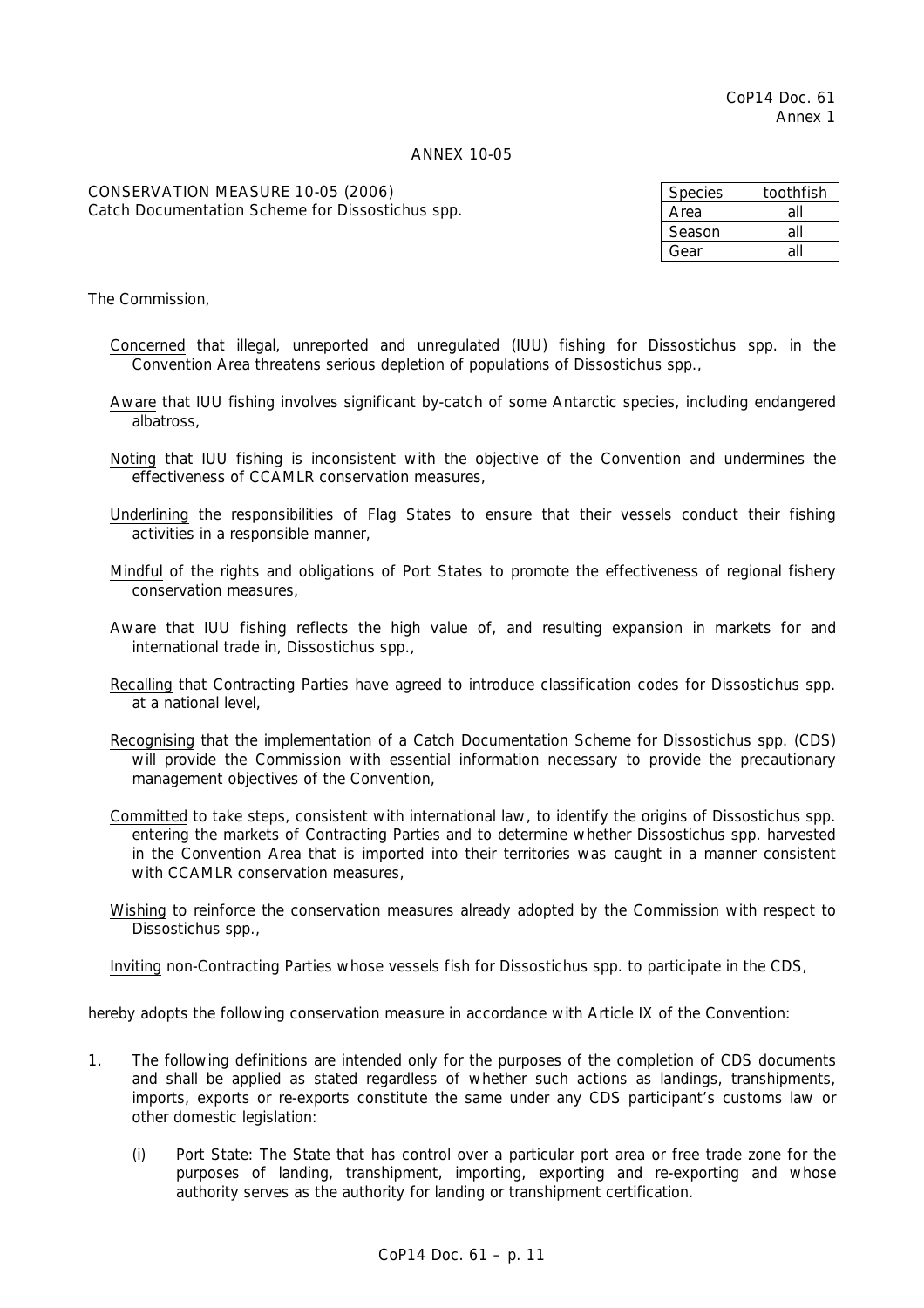- (ii) Landing: The initial transfer of catch in its harvested or processed form from a vessel to dockside or to another vessel in a port or free trade zone where the catch is certified by an authority of the Port State as landed.
- (iii) Export: Any movement of a catch in its harvested or processed form from territory under the control of the State or free trade zone of landing, or, where that State or free trade zone forms part of a customs union, any other member State of that customs union.
- (iv) Import: The physical entering or bringing of a catch into any part of the geographical territory under the control of a State, except where the catch is landed or transhipped within the definitions of 'landing' or 'transhipment' in this conservation measure.
- (v) Re-export: Any movement of a catch in its harvested or processed form from territory under the control of a State, free trade zone, or member State of a customs union of import unless that State, free trade zone, or any member State of that customs union of import is the first place of import, in which case the movement is an export within the definition of 'export' in this conservation measure.
- (vi) Transhipment: The transfer of a catch in its harvested or processed form from a vessel to another vessel or means of transport, and, where such transfer takes place within the territory under the control of a Port State, for the purpose of effecting its removal from that State. For the avoidance of doubt, temporarily placing a catch on land or an artificial structure to facilitate such transfer shall not prevent the transfer from being a transhipment where the catch is not 'landed' within the definition of 'landing' in this conservation measure.
- 2. Each Contracting Party shall take steps to identify the origin of *Dissostichus* spp. imported into or exported from its territories and to determine whether *Dissostichus* spp. harvested in the Convention Area that is imported into or exported from its territories was caught in a manner consistent with CCAMLR conservation measures.
- 3. Each Contracting Party shall require that each master or authorised representative of its flag vessels authorised to engage in harvesting of *Dissostichus eleginoides* and/or *Dissostichus mawsoni* complete a *Dissostichus* catch document (DCD) for the catch landed or transhipped on each occasion that it lands or tranships *Dissostichus* spp*.*
- 4. Each Contracting Party shall require that each landing of *Dissostichus* spp. at its ports and each transhipment of *Dissostichus* spp. to its vessels be accompanied by a completed DCD. The landing of *Dissostichus* spp. without a catch document is prohibited.
- 5. Each Contracting Party shall, in accordance with their laws and regulations, require that their flag vessels which intend to harvest *Dissostichus* spp., including on the high seas outside the Convention Area, are provided with specific authorisation to do so. Each Contracting Party shall provide DCD forms to each of its flag vessels authorised to harvest *Dissostichus* spp*.* and only to those vessels.
- 6. A non-Contracting Party seeking to cooperate with CCAMLR by participating in this scheme may issue DCD forms, in accordance with the procedures specified in paragraphs 8 and 9, to any of its flag vessels that intend to harvest *Dissostichus* spp*.*
- 7. The procedure regarding cooperation with CCAMLR in the implementation of the CDS by non-Contracting Parties involved in the trade of *Dissostichus* spp. is set out in Annex 10-05/C.
- 8. The DCD shall include the following information:
	- (i) the name, address, telephone and fax numbers of the issuing authority;
	- (ii) the name, home port, national registry number and call sign of the vessel and, if issued, its IMO/Lloyd's registration number;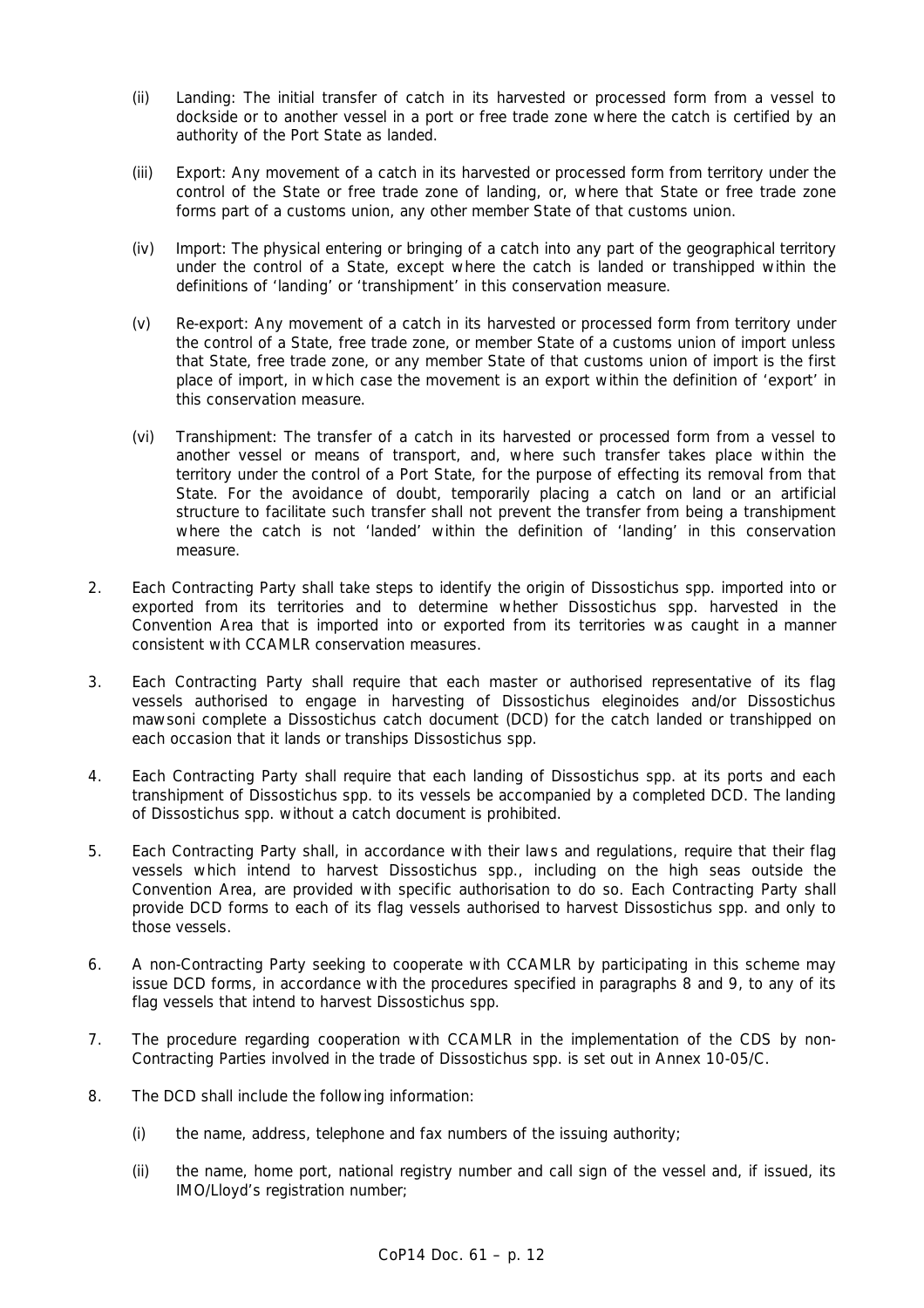- (iii) the reference number of the licence or permit, whichever is applicable, that is issued to the vessel;
- (iv) the weight of each *Dissostichus* species landed or transhipped by product type, and
	- (a) by CCAMLR statistical subarea or division if caught in the Convention Area; and/or
	- (b) by FAO statistical area, subarea or division if caught outside the Convention Area;
- (v) the dates within which the catch was taken;
- (vi) the date and the port at which the catch was landed or the date and the vessel, its flag and national registry number, to which the catch was transhipped;
- (vii) the name, address, telephone and fax numbers of the recipient(s) of the catch and the amount of each species and product type received.
- 9. Procedures for completing DCDs in respect of vessels are set forth in paragraphs A1 to A10 of Annex 10-05/A to this measure. The standard catch document is attached to the annex.
- 10. Each Contracting Party shall require that each shipment of *Dissostichus* spp. imported into or exported from its territory be accompanied by the export-validated DCD(s) and, where appropriate, validated re-export document(s) that account for all the *Dissostichus* spp*.* contained in the shipment. The import, export or re-export of *Dissostichus* spp. without a catch document is prohibited.
- 11. An export-validated DCD issued in respect of a vessel is one that:
	- (i) includes all relevant information and signatures provided in accordance with paragraphs A1 to A11 of Annex 10-05/A to this measure;
	- (ii) includes a signed and stamped certification by a responsible official of the exporting State of the accuracy of the information contained in the document.
- 12. Each Contracting Party shall ensure that its customs government authorities or other appropriate government officials request and examine the documentation of each shipment of *Dissostichus* spp. imported into or exported from its territory to verify that it includes the export-validated DCD(s) and, where appropriate, validated re-export document(s) that account for all the *Dissostichus* spp. contained in the shipment. These officials may also examine the content of any shipment to verify the information contained in the catch document or documents.
- 13. If, as a result of an examination referred to in paragraph 12 above, a question arises regarding the information contained in a DCD or a re-export document, the exporting State whose government authority validated the document(s) and, as appropriate, the Flag State whose vessel completed the document are called on to cooperate with the importing State with a view to resolving such question.
- 14. Each Contracting Party shall promptly provide by the most rapid electronic means, copies to the CCAMLR Secretariat of all export-validated DCDs and, where relevant, validated re-export documents that it issued from and received into its territory and shall submit annually to the Secretariat a summary list of documents issued from or received into its territory in respect of transhipments, landings, exports, re-exports and imports. The list shall include: document identification numbers; date of landing, export, re-export, import; weights landed, exported, reexported or imported.
- 15. Each Contracting Party, and any non-Contracting Party that issues DCDs in respect of its flag vessels in accordance with paragraph 6, shall inform the CCAMLR Secretariat of the government authority or authorities (including names, addresses, phone and fax numbers and email addresses) responsible for issuing and validating DCDs.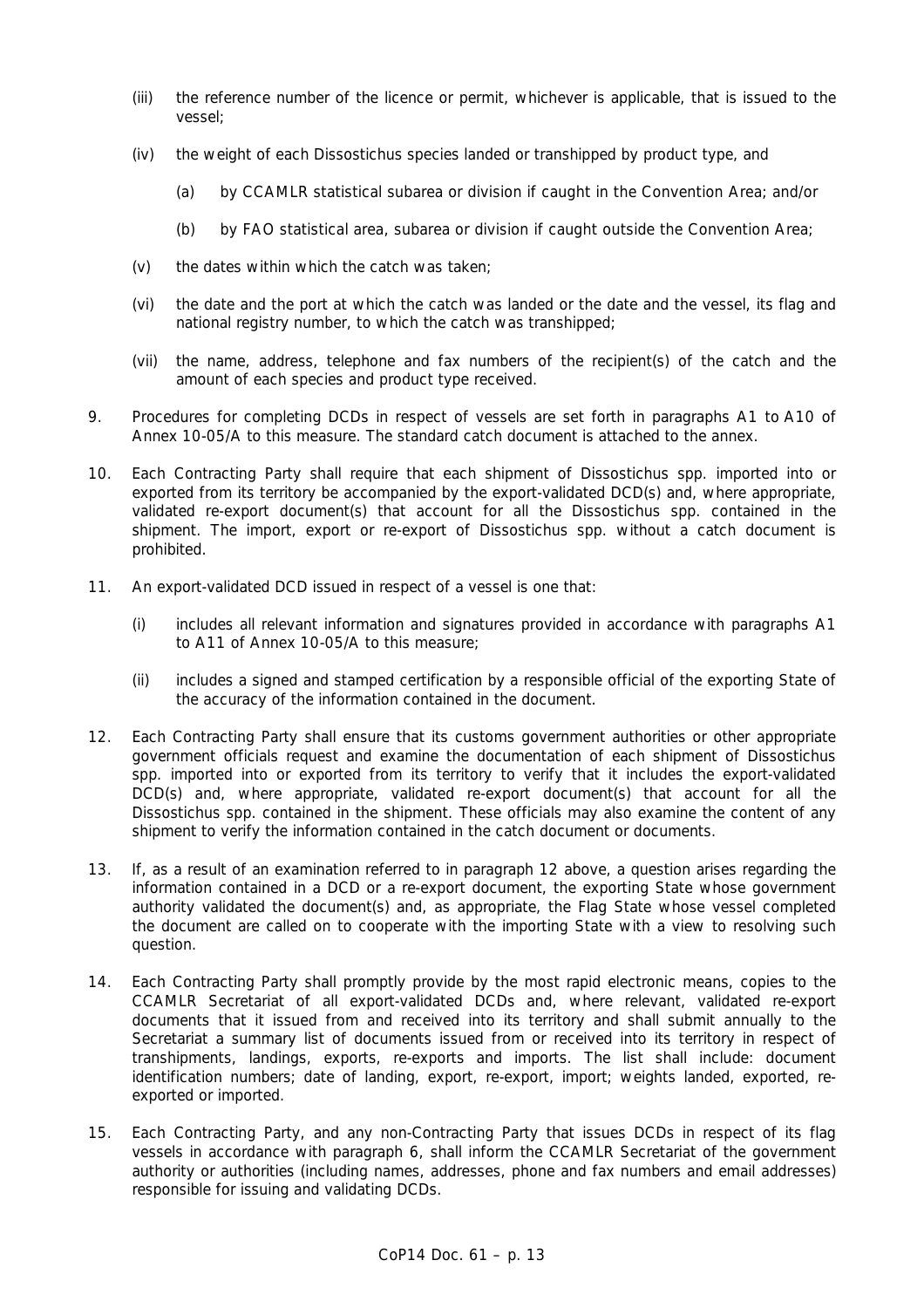- 16. Notwithstanding the above, any Contracting Party, or any non-Contracting Party participating in the CDS, may require additional verification of catch documents by Flag States by using, *inter alia*, VMS, in respect of catches<sup>2</sup> taken on the high seas outside the Convention Area, when landed at, imported into or exported from its territory.
- 17. If, following an examination under paragraph 12, questions under paragraph 13 or requests for additional verification of documents under paragraph 16, it is determined, after consultation with the States concerned, that a catch document is invalid, the import, export or re-export of *Dissostichus* spp. being the subject of the document is prohibited.
- 18. If a Contracting Party participating in the CDS has cause to sell or dispose of seized or confiscated *Dissostichus* spp., it may issue a Specially Validated *Dissostichus* Catch Document (SVDCD) specifying the reasons for that validation. The SVDCD shall include a statement describing the circumstances under which confiscated fish are moving in trade. To the extent practicable, Parties shall ensure that no financial benefit arising from the sale of seized or confiscated catch accrue to the perpetrators of IUU fishing. If a Contracting Party issues a SVDCD, it shall immediately report all such validations to the Secretariat for conveying to all Parties and, as appropriate, recording in trade statistics.
- 19. A Contracting Party may transfer all or part of the proceeds from the sale of seized or confiscated *Dissostichus* spp. into the CDS Fund created by the Commission or into a national fund which promotes achievement of the objectives of the Convention. A Contracting Party may, consistent with its domestic legislation, decline to provide a market for toothfish offered for sale with a SVDCD by another State. Provisions concerning the uses of the CDS Fund are found in Annex 10- 05/B.

*<sup>2</sup> Excluding by-catches of Dissostichus spp. by trawlers fishing on the high seas outside the Convention Area. A by-catch shall be defined as no more than 5% of total catch of all species and no more than 50 tonnes for an entire fishing trip by a vessel.*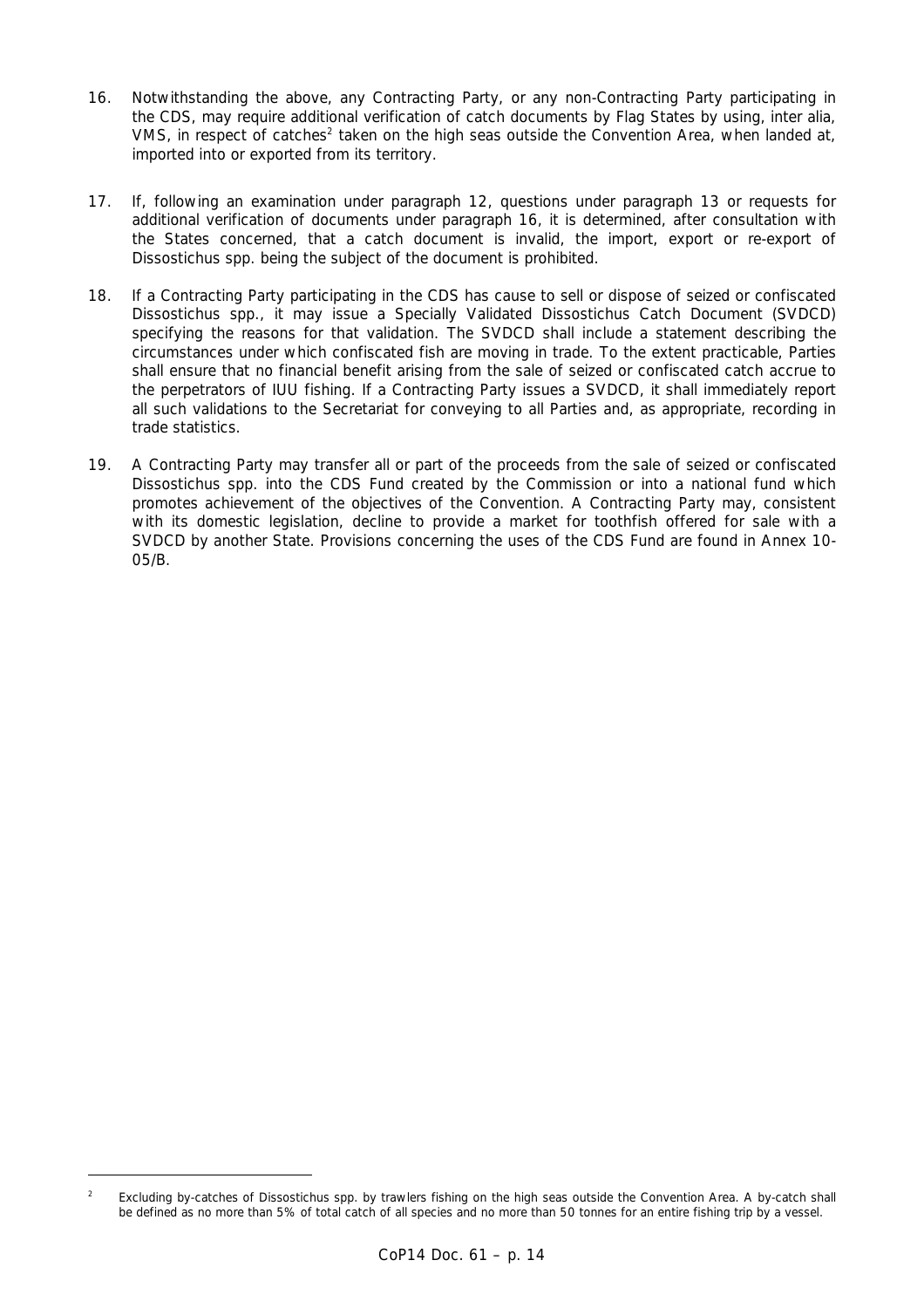## ANNEX 10-05/A

- A1. Each Flag State shall ensure that each *Dissostichus* catch document form that it issues includes a specific identification number consisting of:
	- (i) a four-digit number, consisting of the two-digit International Standards Organization (ISO) country code plus the last two digits of the year for which the form is issued;
	- (ii) a three-digit sequence number (beginning with 001) to denote the order in which catch document forms are issued.

 It shall also enter on each *Dissostichus* catch document form the number as appropriate of the licence or permit issued to the vessel.

- A2. The master of a vessel which has been issued a *Dissostichus* catch document form or forms shall adhere to the following procedures prior to each landing or transhipment of *Dissostichus* spp.:
	- (i) the master shall ensure that the information specified in paragraph 7 of this conservation measure is accurately recorded on the *Dissostichus* catch document form;
	- (ii) if a landing or transhipment includes catch of both *Dissostichus* spp*.*, the master shall record on the *Dissostichus* catch document form the total amount of the catch landed or transhipped by weight of each species;
	- (iii) if a landing or transhipment includes catch of *Dissostichus* spp*.* taken from different statistical subareas and/or divisions, the master shall record on the *Dissostichus* catch document form the amount of the catch by weight of each species taken from each statistical subarea and/or division and indicating whether the catch was caught in an EEZ or on the high seas, as appropriate;
	- (iv) the master shall convey to the Flag State of the vessel by the most rapid electronic means available, the *Dissostichus* catch document number, the dates within which the catch was taken, the species, processing type or types, the estimated weight to be landed and the area or areas of the catch, the date of landing or transhipment and the port and country of landing or vessel of transhipment and shall request from the Flag State, a Flag State confirmation number.
- A3. If, for catches<sup>3</sup> taken in the Convention Area or on the high seas outside the Convention Area, the Flag State verifies, by the use of a VMS (as described in paragraph 1 of Conservation Measure 10- 04), the area fished and that the catch to be landed or transhipped as reported by its vessel is accurately recorded and taken in a manner consistent with its authorisation to fish, it shall convey a unique Flag State confirmation number to the vessel's master by the most rapid electronic means available. The *Dissostichus* catch document will receive a confirmation number from the Flag State, only when it is convinced that the information submitted by the vessel fully satisfies the provisions of this conservation measure.
- A4. The master shall enter the Flag State confirmation number on the *Dissostichus* catch document form.
- A5. The master of a vessel that has been issued a *Dissostichus* catch document form or forms shall adhere to the following procedures immediately after each landing or transhipment of *Dissostichus* spp.:
	- (i) in the case of a transhipment, the master shall confirm the transhipment obtaining the signature on the *Dissostichus* catch document of the master of the vessel to which the catch is being transferred;

*<sup>3</sup> Excluding by-catches of Dissostichus spp. by trawlers fishing on the high seas outside the Convention Area. A by-catch shall be defined as no more than 5% of total catch of all species and no more than 50 tonnes for an entire fishing trip by a vessel.*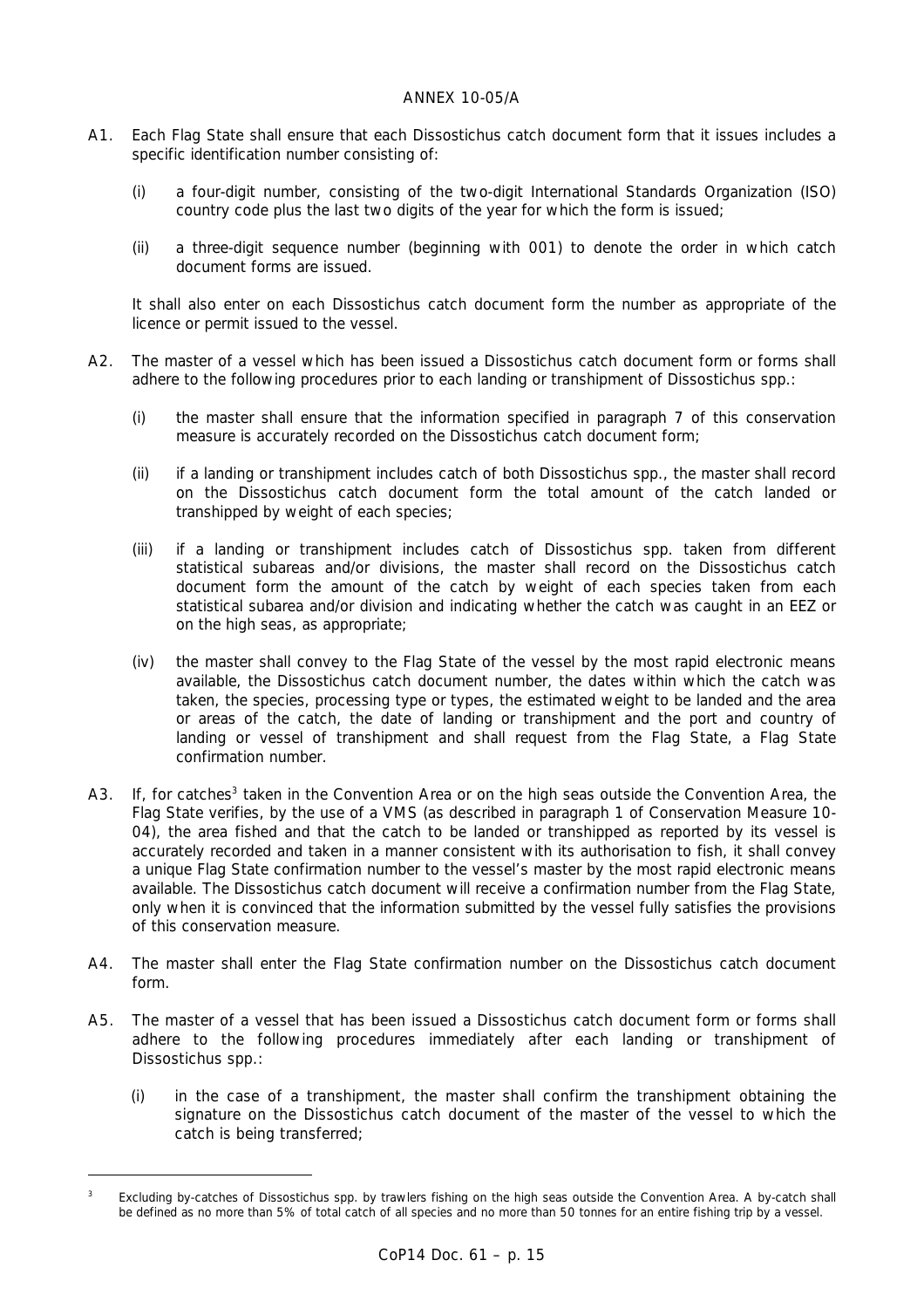- (ii) in the case of a landing, the master or authorised representative shall confirm the landing by obtaining a signed and stamped certification on the *Dissostichus* catch document by a responsible official of the Port State of landing or free trade zone who is acting under the direction of either the customs or fisheries authority of the Port State and is competent with regard to the validation of *Dissostichus* catch documents;
- (iii) in the case of a landing, the master or authorised representative shall also obtain the signature on the *Dissostichus* catch document of the individual that receives the catch at the port of landing or free trade zone;
- (iv) in the event that the catch is divided upon landing, the master or authorised representative shall present a copy of the *Dissostichus* catch document to each individual that receives a part of the catch at the port of landing or free trade zone, record on that copy of the catch document the amount and origin of the catch received by that individual and obtain the signature of that individual.
- A6. In respect of each landing or transhipment, the master or authorised representative shall immediately sign and convey by the most rapid electronic means available a copy, or, if the catch landed was divided, copies, of the signed *Dissostichus* catch document to the Flag State of the vessel and shall provide a copy of the relevant document to each recipient of the catch.
- A7. The Flag State of the vessel shall immediately convey by the most rapid electronic means available a copy or, if the catch was divided, copies, of the signed *Dissostichus* catch document to the CCAMLR Secretariat to be made available by the next working day to all Contracting Parties.
- A8. The master or authorised representative shall retain the original copies of the signed *Dissostichus* catch document(s) and return them to the Flag State no later than one month after the end of the fishing season.
- A9. The master of a vessel to which catch has been transhipped (receiving vessel) shall adhere to the following procedures immediately after each landing of such catch in order to complete each *Dissostichus* catch document received from transhipping vessels:
	- (i) the master of the receiving vessel shall confirm the landing by obtaining a signed and stamped certification on the *Dissostichus* catch document by a responsible official of the Port State of landing or free trade zone who is acting under the direction of either the customs or fisheries authority of the Port State and is competent with regard to the validation of *Dissostichus* catch documents;
	- (ii) the master of the receiving vessel shall also obtain the signature on the *Dissostichus* catch document of the individual that receives the catch at the port of landing or free trade;
	- (iii) in the event that the catch is divided upon landing, the master of the receiving vessel shall present a copy of the *Dissostichus* catch document to each individual that receives a part of the catch at the port of landing or free trade zone, record on that copy of the catch document the amount and origin of the catch received by that individual and obtain the signature of that individual.
- A10. In respect of each landing of transhipped catch, the master or authorised representative of the receiving vessel shall immediately sign and convey by the most rapid electronic means available a copy of all the *Dissostichus* catch documents, or if the catch was divided, copies, of all the *Dissostichus* catch documents, to the Flag State(s) that issued the *Dissostichus* catch document, and shall provide a copy of the relevant document to each recipient of the catch. The Flag State of the receiving vessel shall immediately convey by the most rapid electronic means available a copy of the document to the CCAMLR Secretariat to be made available by the next working day to all Contracting Parties.
- A11. For each shipment of *Dissostichus* spp. to be exported from the country of landing, the exporter shall adhere to the following procedures to obtain the necessary export validation of the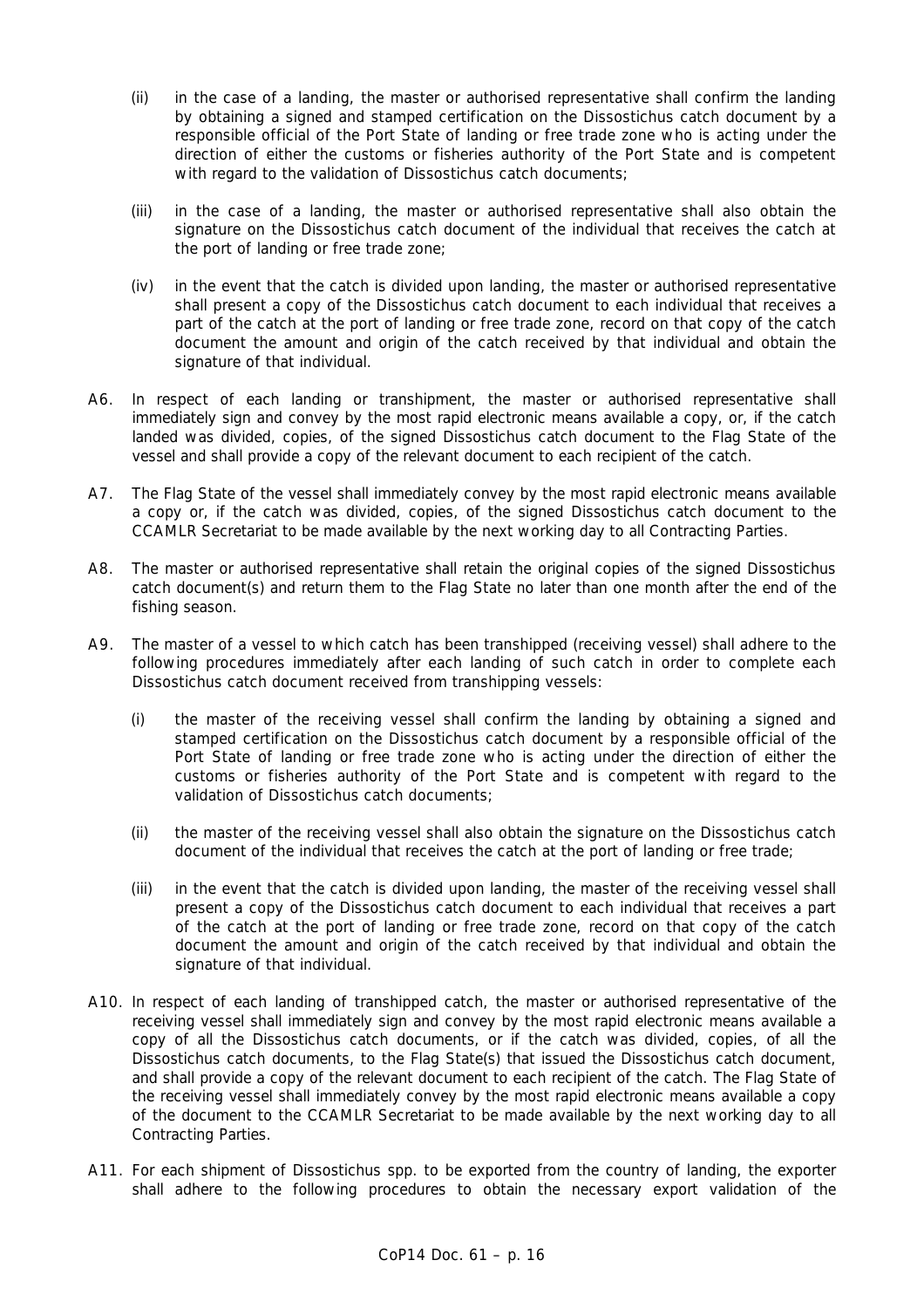*Dissostichus* catch document(s) that account for all the *Dissostichus* spp. contained in the shipment:

- (i) the exporter shall enter on each *Dissostichus* catch document the amount of each *Dissostichus* spp. reported on the document that is contained in the shipment;
- (ii) the exporter shall enter on each *Dissostichus* catch document the name and address of the importer of the shipment and the point of import;
- (iii) the exporter shall enter on each *Dissostichus* catch document the exporter's name and address, and shall sign the document;
- (iv) the exporter shall obtain a signed and stamped validation of the *Dissostichus* catch document (including the attachments if provided) by a responsible official of the exporting State.
- (v) the exporter shall indicate the transport details as appropriate:

if by sea

 container(s) number(s) if appropriate, or vessel name, and bill of lading number, date and place of issue;

if by air

flight number, airway bill number, place and date of issue;

if by other means (ground transportation)

 truck registration number and nationality, railway transport number, date and place of issue.

- A12. In the case of re-export, the re-exporter shall adhere to the following procedures to obtain the necessary re-export validation of the *Dissostichus* catch document(s) that account for all the *Dissostichus* spp. contained in the shipment:
	- (i) the re-exporter shall supply details of the net weight of product of all species to be reexported, together with the *Dissostichus* catch document number to which each species and product relates;
	- (ii) the re-exporter shall supply the name and address of the importer of the shipment, the point of import and the name and address of the exporter;
	- (iii) the re-exporter shall obtain a signed and stamped validation of the above details by the responsible official of the exporting State on the accuracy of information contained in the document(s);
	- (iv) the re-exporter shall indicate the transport details as appropriate:

if by sea

 container(s) number(s) if appropriate, or vessel name, and bill of lading number, date and place of issue;

if by air

flight number, airway bill number, place and date of issue;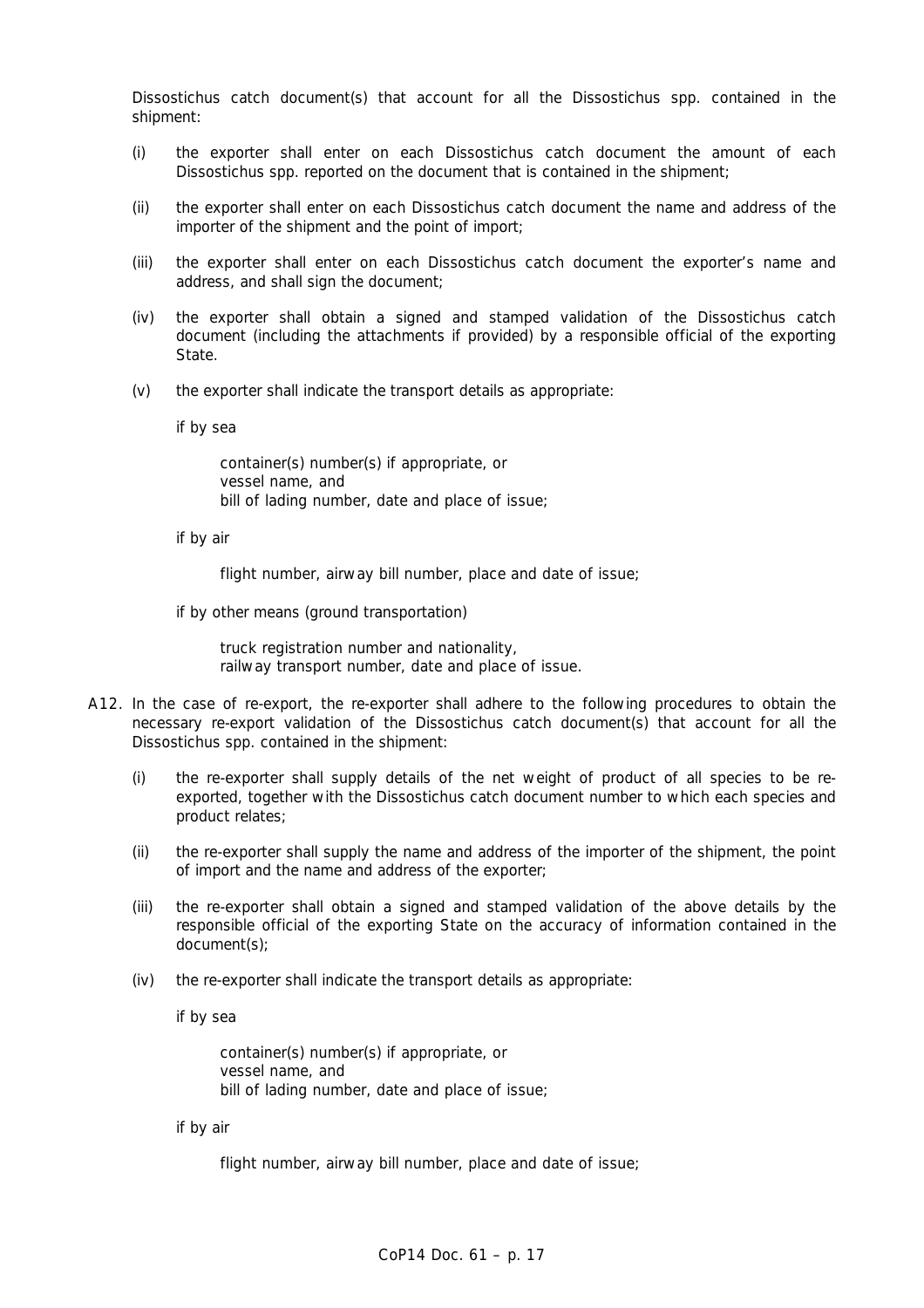if by other means (ground transportation)

 truck registration number and nationality, railway transport number, date and place of issue.

(v) the responsible official of the re-exporting State shall immediately transmit by the most rapid electronic means a copy of the re-export document to the Secretariat to be made available next working day to all Contracting Parties.

The standard form for re-export is attached to this annex.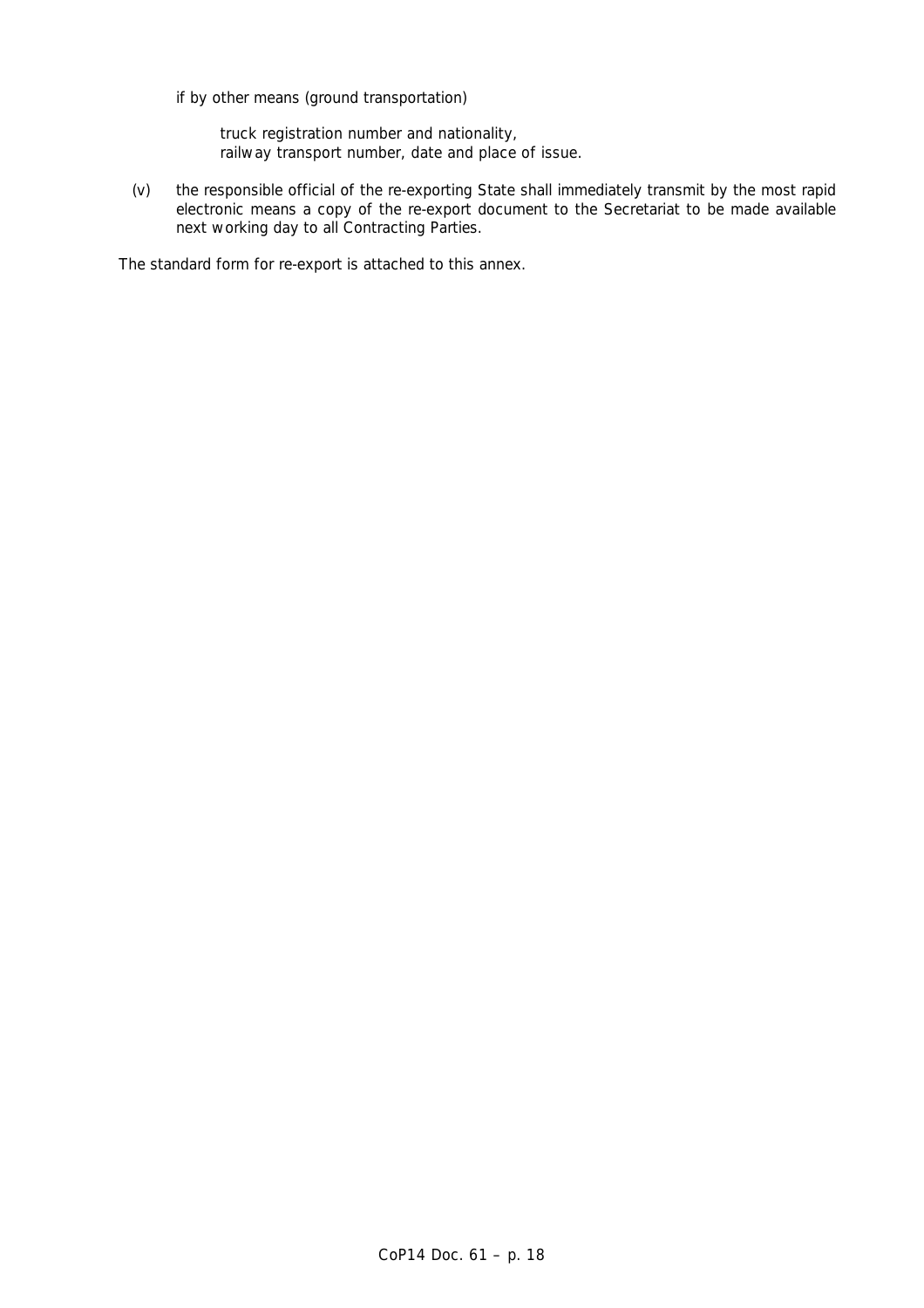| DISSOSTICHUS CATCH DOCUMENT<br>V <sub>1.5</sub>                                                                             |                      |                                                                                     |                |                                                         |                    |                |                                               |           |                                                                                                                                                                                                                                                             |
|-----------------------------------------------------------------------------------------------------------------------------|----------------------|-------------------------------------------------------------------------------------|----------------|---------------------------------------------------------|--------------------|----------------|-----------------------------------------------|-----------|-------------------------------------------------------------------------------------------------------------------------------------------------------------------------------------------------------------------------------------------------------------|
| <b>Document Number</b><br>PRODUCTION SECTION                                                                                |                      |                                                                                     |                |                                                         |                    |                | <b>Flag State Confirmation Number</b>         |           |                                                                                                                                                                                                                                                             |
|                                                                                                                             |                      | 1. Issuing Authority of Document                                                    |                |                                                         |                    |                |                                               |           |                                                                                                                                                                                                                                                             |
| Name                                                                                                                        |                      |                                                                                     | <b>Address</b> |                                                         |                    |                | Tel:                                          |           |                                                                                                                                                                                                                                                             |
|                                                                                                                             |                      |                                                                                     |                |                                                         |                    |                | Fax:                                          |           |                                                                                                                                                                                                                                                             |
|                                                                                                                             |                      |                                                                                     |                |                                                         |                    |                |                                               |           |                                                                                                                                                                                                                                                             |
| 2. Fishing Vessel Name                                                                                                      |                      |                                                                                     |                | Home Port & Registration Number                         |                    |                |                                               | Call Sign | IMO/Lloyd's Number                                                                                                                                                                                                                                          |
|                                                                                                                             |                      |                                                                                     |                |                                                         |                    |                |                                               |           | (if issued)                                                                                                                                                                                                                                                 |
| 3. Licence Number (if issued)                                                                                               |                      |                                                                                     |                |                                                         |                    |                | Fishing dates for catch under this document   |           |                                                                                                                                                                                                                                                             |
|                                                                                                                             |                      |                                                                                     |                |                                                         | 4. From:           |                |                                               | 5. To:    |                                                                                                                                                                                                                                                             |
|                                                                                                                             |                      | 6. Description of Fish (Landed/Transhipped)                                         |                |                                                         |                    |                | 7. Description of Fish Sold                   |           |                                                                                                                                                                                                                                                             |
| <b>Species</b>                                                                                                              | <b>Type</b>          | Estimated                                                                           | Area           | Verified                                                |                    | Net Weight     |                                               |           | Recipient name, address, telephone, fax and                                                                                                                                                                                                                 |
|                                                                                                                             |                      | Weight to be<br>Landed (kg)                                                         | Caught*        | Weight                                                  |                    | Sold (kg)      | signature.<br>Recipient Name:                 |           |                                                                                                                                                                                                                                                             |
|                                                                                                                             |                      |                                                                                     |                | Landed (kg)                                             |                    |                | Signature:                                    |           |                                                                                                                                                                                                                                                             |
|                                                                                                                             |                      |                                                                                     |                |                                                         |                    |                | Address:                                      |           |                                                                                                                                                                                                                                                             |
|                                                                                                                             |                      |                                                                                     |                |                                                         |                    |                |                                               |           |                                                                                                                                                                                                                                                             |
|                                                                                                                             |                      |                                                                                     |                |                                                         |                    |                | Tel:                                          |           |                                                                                                                                                                                                                                                             |
|                                                                                                                             |                      |                                                                                     |                |                                                         |                    |                | Fax:                                          |           |                                                                                                                                                                                                                                                             |
|                                                                                                                             |                      | Species: TOP Dissostichus eleginoides, TOA Dissostichus mawsoni                     |                |                                                         |                    |                |                                               |           |                                                                                                                                                                                                                                                             |
|                                                                                                                             |                      |                                                                                     |                |                                                         |                    |                |                                               |           | Type: WHO Whole; HAG Headed and gutted; HAT Headed and tailed; FLT Fillet; HGT Headed, gutted, tailed; OTH Other (specify)                                                                                                                                  |
| measures.                                                                                                                   |                      |                                                                                     |                |                                                         |                    |                |                                               |           | 8. Landing/Transhipment Information: I certify that the above information is complete, true and correct. If any Dissostichus spp.<br>was taken in the Convention Area, I certify that it was taken in a manner which is consistent with CCAMLR conservation |
| Master                                                                                                                      | οf<br><b>Fishing</b> | Vessel<br>or<br>Representative (print in block letters)                             |                | Authorised Signature and Date                           |                    |                | Landing/Transhipment<br>Port and Country/Area |           | Date<br>οf<br>Landing/Transhipment                                                                                                                                                                                                                          |
|                                                                                                                             |                      |                                                                                     |                |                                                         |                    |                |                                               |           |                                                                                                                                                                                                                                                             |
| Master of Receiving Vessel                                                                                                  |                      |                                                                                     | Signature      |                                                         | <b>Vessel Name</b> |                | Call Sign                                     |           | 9. Certificate of Transhipment: I certify that the above information is complete, true and correct to the best of my knowledge.<br><b>IMO/Lloyds Number</b><br>(if issued)                                                                                  |
|                                                                                                                             |                      |                                                                                     |                |                                                         |                    |                |                                               |           |                                                                                                                                                                                                                                                             |
|                                                                                                                             |                      | Transhipment within a Port Area: countersignature by Port Authority if appropriate. |                |                                                         |                    |                |                                               |           |                                                                                                                                                                                                                                                             |
| Name                                                                                                                        |                      |                                                                                     | Authority      |                                                         |                    |                | Signature                                     |           | Seal (Stamp)                                                                                                                                                                                                                                                |
|                                                                                                                             |                      |                                                                                     |                |                                                         |                    |                |                                               |           |                                                                                                                                                                                                                                                             |
| 10. Certificate of Landing: I certify that the above information is complete, true and correct to the best of my knowledge. |                      |                                                                                     |                |                                                         |                    |                |                                               |           |                                                                                                                                                                                                                                                             |
| Name                                                                                                                        |                      | Authority                                                                           | Signature      | <b>Address</b>                                          | Tel.               |                | Port of Landing                               |           | Date of Landing<br>Seal (Stamp)                                                                                                                                                                                                                             |
|                                                                                                                             |                      |                                                                                     |                |                                                         |                    |                |                                               |           |                                                                                                                                                                                                                                                             |
|                                                                                                                             |                      |                                                                                     |                |                                                         |                    |                |                                               |           |                                                                                                                                                                                                                                                             |
|                                                                                                                             |                      |                                                                                     |                | <b>EXPORT SECTION - TRANSPORT DETAILS</b>               |                    |                |                                               |           |                                                                                                                                                                                                                                                             |
| If by sea/air:                                                                                                              |                      | Container number                                                                    |                |                                                         |                    |                |                                               |           |                                                                                                                                                                                                                                                             |
|                                                                                                                             |                      | (if more than one – attach list)                                                    |                |                                                         |                    |                |                                               |           |                                                                                                                                                                                                                                                             |
| If no container:                                                                                                            |                      | Vessel name; OR<br>Flight number; AND                                               |                |                                                         |                    |                |                                               |           |                                                                                                                                                                                                                                                             |
|                                                                                                                             |                      | Bill of lading/airway bill number; AND                                              |                |                                                         |                    |                |                                               |           |                                                                                                                                                                                                                                                             |
|                                                                                                                             |                      | Date and place of issue                                                             |                |                                                         |                    |                |                                               |           |                                                                                                                                                                                                                                                             |
| If ground transport:                                                                                                        |                      | Truck                                                                               | registration   | number<br>and                                           |                    |                |                                               |           |                                                                                                                                                                                                                                                             |
|                                                                                                                             |                      | nationality; OR                                                                     |                |                                                         |                    |                |                                               |           |                                                                                                                                                                                                                                                             |
|                                                                                                                             |                      | Railway transport number; AND                                                       |                |                                                         |                    |                |                                               |           |                                                                                                                                                                                                                                                             |
|                                                                                                                             |                      | Date and place of issue                                                             |                |                                                         |                    |                |                                               |           |                                                                                                                                                                                                                                                             |
| 11. Description of Fish Exported                                                                                            |                      |                                                                                     |                | to the best of my knowledge.                            |                    |                |                                               |           | 12. Exporter Declaration: I certify that the above information is complete, true and correct                                                                                                                                                                |
| <b>Species</b>                                                                                                              | Product              | Net Weight                                                                          | Name           |                                                         |                    | <b>Address</b> |                                               | Signature | <b>Export Licence</b>                                                                                                                                                                                                                                       |
|                                                                                                                             | Type                 |                                                                                     |                |                                                         |                    |                |                                               |           | (if issued)                                                                                                                                                                                                                                                 |
|                                                                                                                             |                      |                                                                                     |                |                                                         |                    |                |                                               |           |                                                                                                                                                                                                                                                             |
|                                                                                                                             |                      |                                                                                     |                |                                                         |                    |                |                                               |           | 13. Export Government Authority Validation: I certify that the above information is                                                                                                                                                                         |
|                                                                                                                             |                      |                                                                                     |                | complete, true and correct to the best of my knowledge. |                    |                |                                               |           |                                                                                                                                                                                                                                                             |
|                                                                                                                             |                      |                                                                                     | Name/Title     |                                                         | Signature          |                | Date                                          |           | Country of export seal                                                                                                                                                                                                                                      |
|                                                                                                                             |                      |                                                                                     |                |                                                         |                    |                |                                               |           | (Stamp)                                                                                                                                                                                                                                                     |
|                                                                                                                             |                      |                                                                                     |                |                                                         |                    |                |                                               |           |                                                                                                                                                                                                                                                             |
| <b>14. IMPORT SECTION</b>                                                                                                   |                      |                                                                                     |                |                                                         |                    |                |                                               |           |                                                                                                                                                                                                                                                             |
| Name of Importer                                                                                                            |                      |                                                                                     | <b>Address</b> |                                                         |                    |                |                                               |           |                                                                                                                                                                                                                                                             |
| Point of Unlading:                                                                                                          |                      |                                                                                     | <b>Address</b> |                                                         |                    |                | State/Province                                | Country   |                                                                                                                                                                                                                                                             |
|                                                                                                                             |                      |                                                                                     | City           |                                                         |                    |                |                                               |           |                                                                                                                                                                                                                                                             |

*\* Report FAO Statistical Area/Subarea/Division where catch was taken and indicate whether the catch was taken on the high seas or within an EEZ.*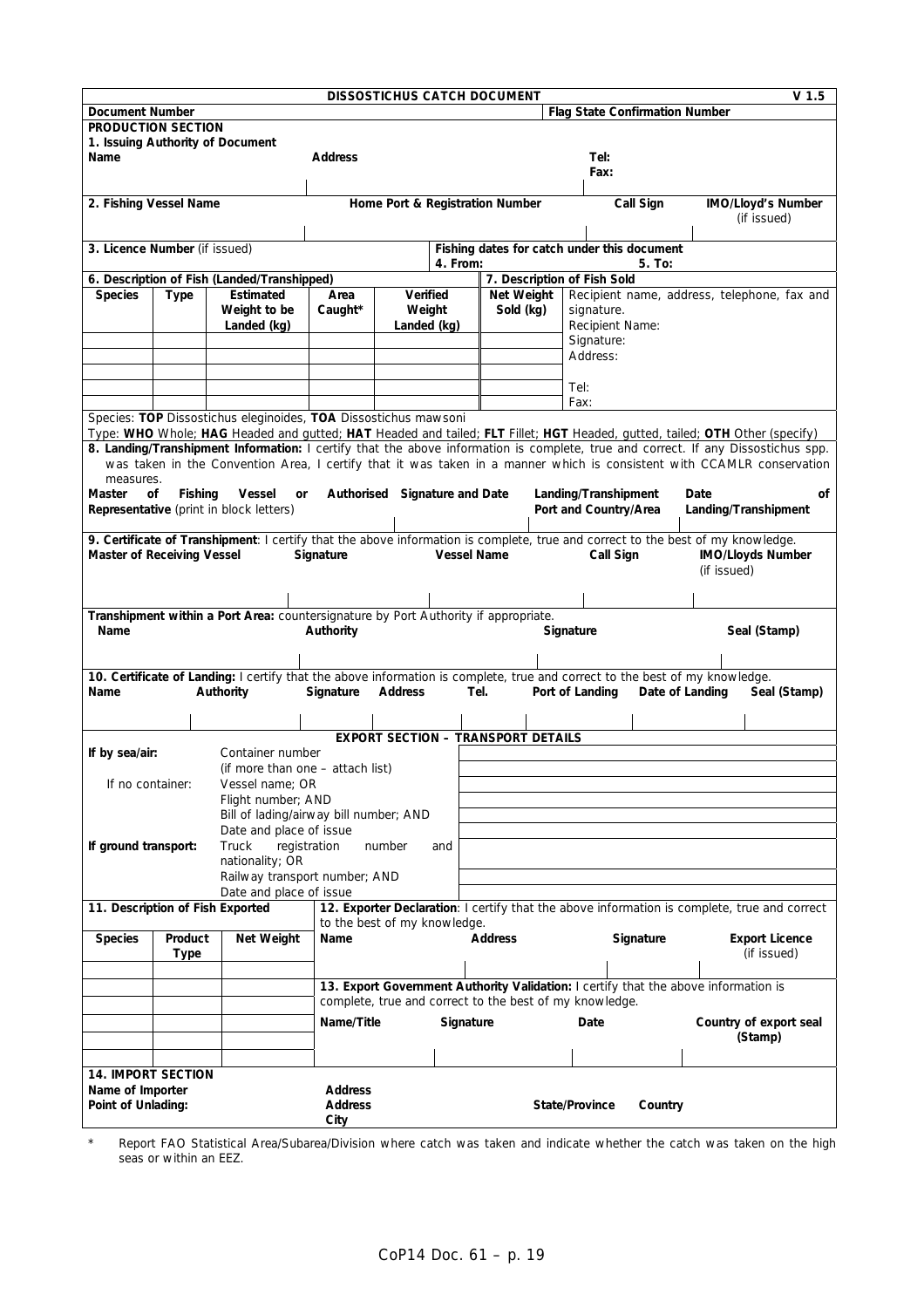| DISSOSTICHUS RE-EXPORT DOCUMENT                                                                                                                                                                                                                   |                                                                            |                               |                |                                                              |  |  |
|---------------------------------------------------------------------------------------------------------------------------------------------------------------------------------------------------------------------------------------------------|----------------------------------------------------------------------------|-------------------------------|----------------|--------------------------------------------------------------|--|--|
| <b>RE-EXPORT SECTION</b><br><b>Re-exporting Country:</b>                                                                                                                                                                                          |                                                                            |                               |                |                                                              |  |  |
| 1. Description of Fish                                                                                                                                                                                                                            |                                                                            |                               |                |                                                              |  |  |
| <b>Species</b>                                                                                                                                                                                                                                    | <b>Type of Product</b>                                                     | Net Weight<br>Exported (kg)   |                | <b>Dissostichus Catch Document</b><br><b>Number Attached</b> |  |  |
|                                                                                                                                                                                                                                                   |                                                                            |                               |                |                                                              |  |  |
|                                                                                                                                                                                                                                                   |                                                                            |                               |                |                                                              |  |  |
|                                                                                                                                                                                                                                                   |                                                                            |                               |                |                                                              |  |  |
|                                                                                                                                                                                                                                                   |                                                                            |                               |                |                                                              |  |  |
|                                                                                                                                                                                                                                                   |                                                                            |                               |                |                                                              |  |  |
|                                                                                                                                                                                                                                                   |                                                                            |                               |                |                                                              |  |  |
|                                                                                                                                                                                                                                                   |                                                                            |                               |                |                                                              |  |  |
|                                                                                                                                                                                                                                                   |                                                                            |                               |                |                                                              |  |  |
|                                                                                                                                                                                                                                                   |                                                                            |                               |                |                                                              |  |  |
|                                                                                                                                                                                                                                                   | Species: TOP Dissostichus eleginoides, TOA Dissostichus mawsoni            |                               |                |                                                              |  |  |
|                                                                                                                                                                                                                                                   | Type: WHO Whole; HAG Headed and gutted; HAT Headed and tailed; FLT Fillet; |                               |                |                                                              |  |  |
|                                                                                                                                                                                                                                                   | HGT Headed, gutted, tailed; OTH Other (specify)                            |                               |                |                                                              |  |  |
|                                                                                                                                                                                                                                                   |                                                                            | RE-EXPORT - TRANSPORT DETAILS |                |                                                              |  |  |
| If by sea/air:                                                                                                                                                                                                                                    | Container number                                                           |                               |                |                                                              |  |  |
|                                                                                                                                                                                                                                                   | (if more than one - attach list)                                           |                               |                |                                                              |  |  |
| If no container:                                                                                                                                                                                                                                  | Vessel name; OR                                                            |                               |                |                                                              |  |  |
|                                                                                                                                                                                                                                                   | Flight number; AND                                                         |                               |                |                                                              |  |  |
|                                                                                                                                                                                                                                                   | Bill of lading/airway bill number; AND                                     |                               |                |                                                              |  |  |
|                                                                                                                                                                                                                                                   | Date and place of issue                                                    |                               |                |                                                              |  |  |
| If ground<br>transport:                                                                                                                                                                                                                           | Truck registration number and<br>nationality; OR                           |                               |                |                                                              |  |  |
|                                                                                                                                                                                                                                                   | Railway transport number: AND                                              |                               |                |                                                              |  |  |
|                                                                                                                                                                                                                                                   | Date and place of issue                                                    |                               |                |                                                              |  |  |
| 2. Re-Exporter Certification: I certify that the above information is complete, true and correct to the best of<br>my knowledge and that the above product comes from product certified by the attached <i>Dissostichus</i> Catch<br>Document(s). |                                                                            |                               |                |                                                              |  |  |
| Name                                                                                                                                                                                                                                              | <b>Address</b>                                                             | Signature                     | Date           | <b>Export Licence</b>                                        |  |  |
|                                                                                                                                                                                                                                                   |                                                                            |                               |                | (if issued)                                                  |  |  |
|                                                                                                                                                                                                                                                   |                                                                            |                               |                |                                                              |  |  |
| 3. Re-Export Government Authority Validation: I certify that the above information is complete, true, and<br>correct to the best of my knowledge.                                                                                                 |                                                                            |                               |                |                                                              |  |  |
| Name/Title                                                                                                                                                                                                                                        | Signature                                                                  |                               | Date           | Seal (Stamp)                                                 |  |  |
|                                                                                                                                                                                                                                                   |                                                                            |                               |                |                                                              |  |  |
|                                                                                                                                                                                                                                                   |                                                                            |                               |                |                                                              |  |  |
| <b>4. IMPORT SECTION</b>                                                                                                                                                                                                                          |                                                                            |                               |                |                                                              |  |  |
| Name of Importer                                                                                                                                                                                                                                  |                                                                            | <b>Address</b>                |                |                                                              |  |  |
| Point of Unlading:                                                                                                                                                                                                                                | City                                                                       |                               | State/Province | Country                                                      |  |  |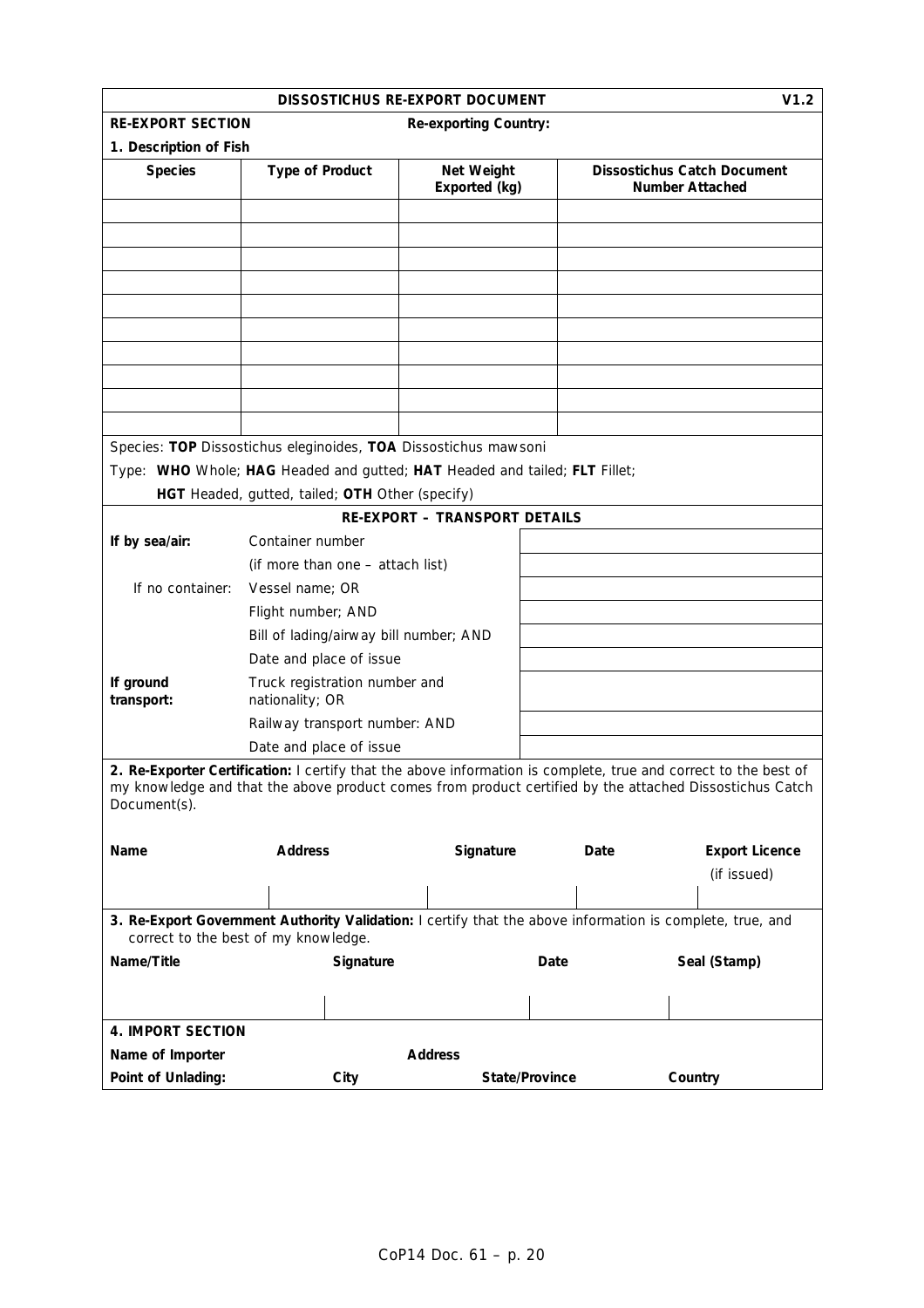## ANNEX 10-05/B

### THE USE OF THE CDS FUND

- B1. The purpose of the CDS Fund ('the Fund') is to enhance the capacity of the Commission in improving the effectiveness of the CDS and by this, and other means, to prevent, deter and eliminate IUU fishing in the Convention Area.
- B2. The Fund will be operated according to the following provisions:
	- (i) The Fund shall be used for special projects, or special needs of the Secretariat if the Commission so decides, aimed at assisting the development and improving the effectiveness of the CDS. The Fund may also be used for special projects and other activities contributing to the prevention, deterrence and elimination of IUU fishing in the Convention Area, and for other such purposes as the Commission may decide.
	- (ii) The Fund shall be used primarily for projects conducted by the Secretariat, although the participation of Members in these projects is not precluded. While individual Member projects may be considered, this shall not replace the normal responsibilities of Members of the Commission. The Fund shall not be used for routine Secretariat activities.
	- (iii) Proposals for special projects may be made by Members, by the Commission or the Scientific Committee and their subsidiary bodies, or by the Secretariat. Proposals shall be made to the Commission in writing and be accompanied by an explanation of the proposal and an itemised statement of estimated expenditure.
	- (iv) The Commission will, at each annual meeting, designate six Members to serve on a Review Panel to review proposals made intersessionally and to make recommendations to the Commission on whether to fund special projects or special needs. The Review Panel will operate by email intersessionally and meet during the first week of the Commission's annual meeting.
	- (v) The Commission shall review all proposals and decide on appropriate projects and funding as a standing agenda item at its annual meeting.
	- (vi) The Fund may be used to assist Acceding States and non-Contracting Parties that wish to cooperate with CCAMLR and participate in the CDS, so long as this use is consistent with provisions (i) and (ii) above. Acceding States and non-Contracting Parties may submit proposals if the proposals are sponsored by, or in cooperation with, a Member.
	- (vii) The Financial Regulations of the Commission shall apply to the Fund, except in so far as these provisions provide or the Commission decides otherwise.
	- (viii) The Secretariat shall report to the annual meeting of the Commission on the activities of the Fund, including its income and expenditure. Annexed to the report shall be reports on the progress of each project being funded by the Fund, including details of the expenditure on each project. The report will be circulated to Members in advance of the annual meeting.
	- (ix) Where an individual Member project is being funded according to provision (ii), that Member shall provide an annual report on the progress of the project, including details of the expenditure on the project. The report shall be submitted to the Secretariat in sufficient time to be circulated to Members in advance of the annual meeting. When the project is completed, that Member shall provide a final statement of account certified by an auditor acceptable to the **Commission**
	- (x) The Commission shall review all ongoing projects at its annual meeting as a standing agenda item and reserves the right, after notice, to cancel a project at any time should it decide that it is necessary. Such a decision shall be exceptional, and shall take into account progress made to date and likely progress in the future, and shall in any case be preceded by an invitation from the Commission to the project coordinator to present a case for continuation of funding.
	- (xi) The Commission may modify these provisions at any time.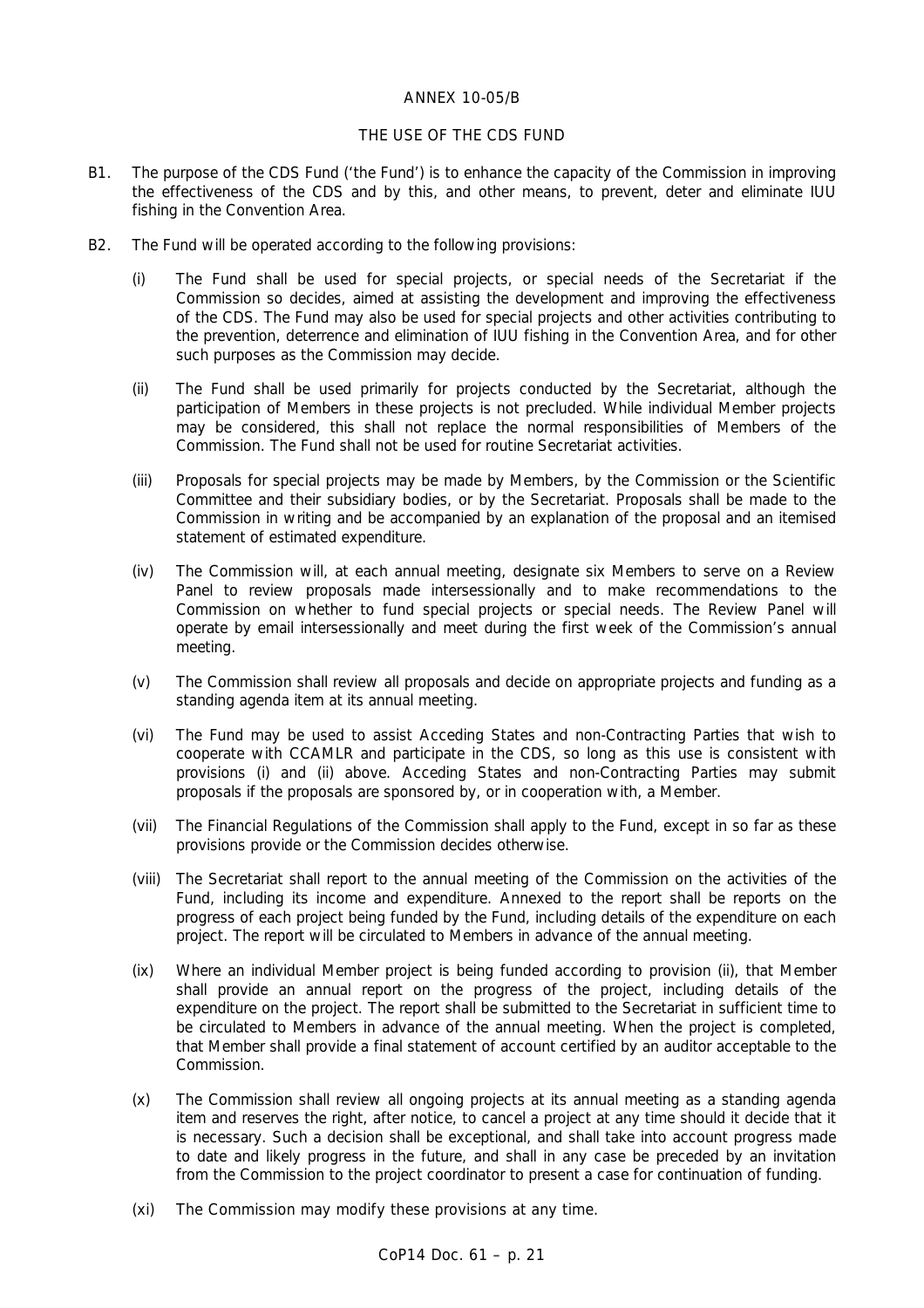#### ANNEX 10-05/C

## PROCEDURE REGARDING COOPERATION WITH CCAMLR IN THE IMPLEMENTATION OF THE CDS BY NON-CONTRACTING PARTIES INVOLVED IN THE TRADE OF *DISSOSTICHUS* SPP.

- C1. Each year, the Executive Secretary shall contact all non-Contracting Parties which are known to be involved in the trade with *Dissostichus* spp. to urge them to become a Contracting Party to CCAMLR or to attain the status of a non-Contracting Party cooperating with CCAMLR by participating in the Catch Documentation Scheme for *Dissostichus* spp. (CDS) in accordance with the provisions of Conservation Measure 10-05. In doing so, the Executive Secretary shall provide copies of this conservation measure and any related resolutions adopted by the Commission.
- C2. Any non-Contracting Party that seeks to be accorded the status of non-Contracting Party cooperating with CCAMLR by participating in the CDS shall apply to the Executive Secretary requesting such status. Such requests must be received by the Executive Secretary no later than ninety (90) days in advance of an annual meeting of the CAMLR Commission in order to be considered at that meeting.
- C3. Any non-Contracting Party requesting the status of a non-Contracting Party cooperating with CCAMLR by participating in the CDS shall fulfil the following requirements in order to have this status considered by the Commission:
	- (i) Information requirements:
		- (a) communicate the data required under the CDS.
	- (ii) Compliance requirements:
		- (a) implement all the provisions of Conservation Measure 10-05;
		- (b) inform CCAMLR of all the measures taken to ensure compliance by its vessels used for the transhipments of *Dissostichus* spp. and its operators, including *inter alia,* and as appropriate, inspection at sea and in port, CDS implementation;
		- (c) respond to alleged violations of CCAMLR measures by its vessels transhipping *Dissostichus* spp. and its operators, as determined by the appropriate bodies, and communicate to CCAMLR the actions taken against operators.
- C4. An applicant for the status of a non-Contracting Party cooperating with CCAMLR by participating in the CDS shall also:
	- (i) confirm its commitment to implement Conservation Measure 10-05; and
	- (ii) inform the Commission of the measures it takes to ensure compliance by its operators with Conservation Measure 10-05.
- C5. The Standing Committee for Implementation and Compliance (SCIC) shall be responsible for reviewing requests for the status of non-Contracting Party cooperating with CCAMLR by participating in the CDS and for recommending to the Commission whether the applicants should be granted such status.
- C6. Annually the Commission shall review the status granted to each non-Contracting Party and may revoke this status if the Non-Contracting Party concerned has not complied with the criteria for attaining such status established by this measure.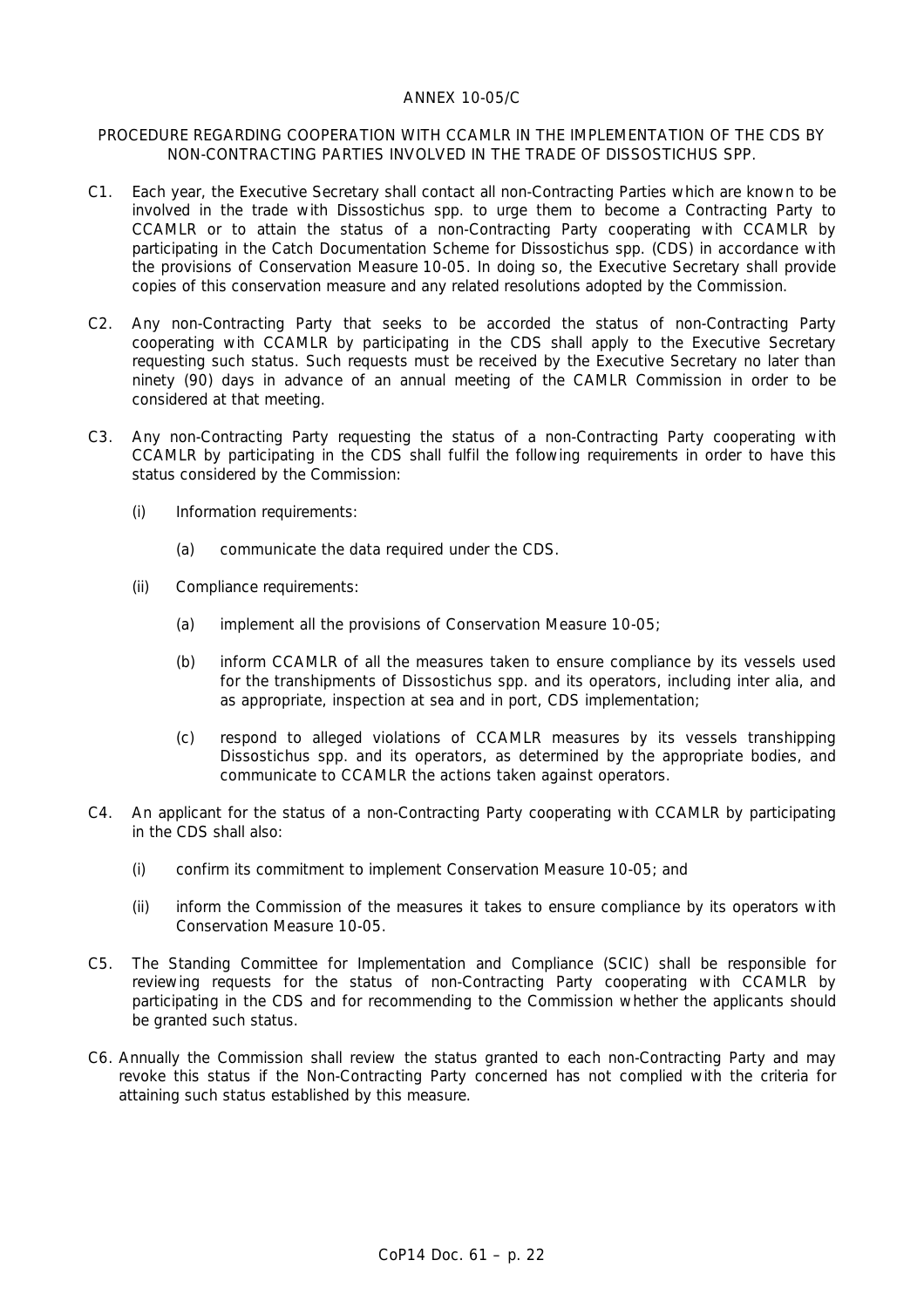#### POLICY TO ENHANCE COOPERATION BETWEEN CCAMLR AND NON-CONTRACTING PARTIES

#### (as adopted at CCAMLR-xviii and amended at CCAMLR-xxv)

The Commission, in order to:

- ensure the effectiveness of CCAMLR conservation measures;
- enhance cooperation with non-Contracting Parties, including those implicated in fishing which undermines the effectiveness of those measures (hereafter referred to as illegal, unreported and unregulated fishing (IUU) fishing); and
- eliminate IUU fishing, including that by non-Contracting Parties,

hereby adopts the following policy:

- I. The Executive Secretary is requested to develop a list of non-Contracting Parties implicated in IUU fishing and or trade either after the adoption of this policy or during the three years prior, which has undermined the effectiveness of CCAMLR conservation measures.
- II. The Chairman of the Commission shall write to the Minister for Foreign Affairs of each non-Contracting Party included in the abovementioned list explaining how IUU fishing undermines the effectiveness of CCAMLR conservation measures. The letter, as appropriate, will:
	- (a) invite and encourage non-Contracting Parties to attend as observers at meetings of the Commission in order to improve their understanding of the work of the Commission and the effects of IUU fishing;
	- (b) encourage non-Contracting Parties to accede to the Convention;
	- (c) inform non-Contracting Parties of the development and implementation of the CCAMLR Catch Documentation Scheme for *Dissostichus* spp. and provide them with a copy of the conservation measure and the explanatory memorandum;
	- (d) encourage non-Contracting Parties to participate in the CCAMLR Catch Documentation Scheme and draw their attention to the consequences for them of not participating;
	- (e) request non-Contracting Parties to prevent their flag vessels from fishing in the Convention Area in a manner which undermines the effectiveness of measures adopted by CCAMLR to ensure conservation and sustainably managed fisheries;
	- (f) if their flag vessels are involved in IUU fishing, request non-Contracting Parties to provide information to the CCAMLR Secretariat on their vessels' activities, including catch and effort data;
	- (g) seek the assistance of non-Contracting Parties in investigating the activities of their flag vessels suspected of being involved in IUU fishing, including inspecting such vessels when they next reach port;
	- (h) request non-Contracting Parties to report to the CCAMLR Secretariat on landings and transhipments in their ports in accordance with the format specified in Attachment A; and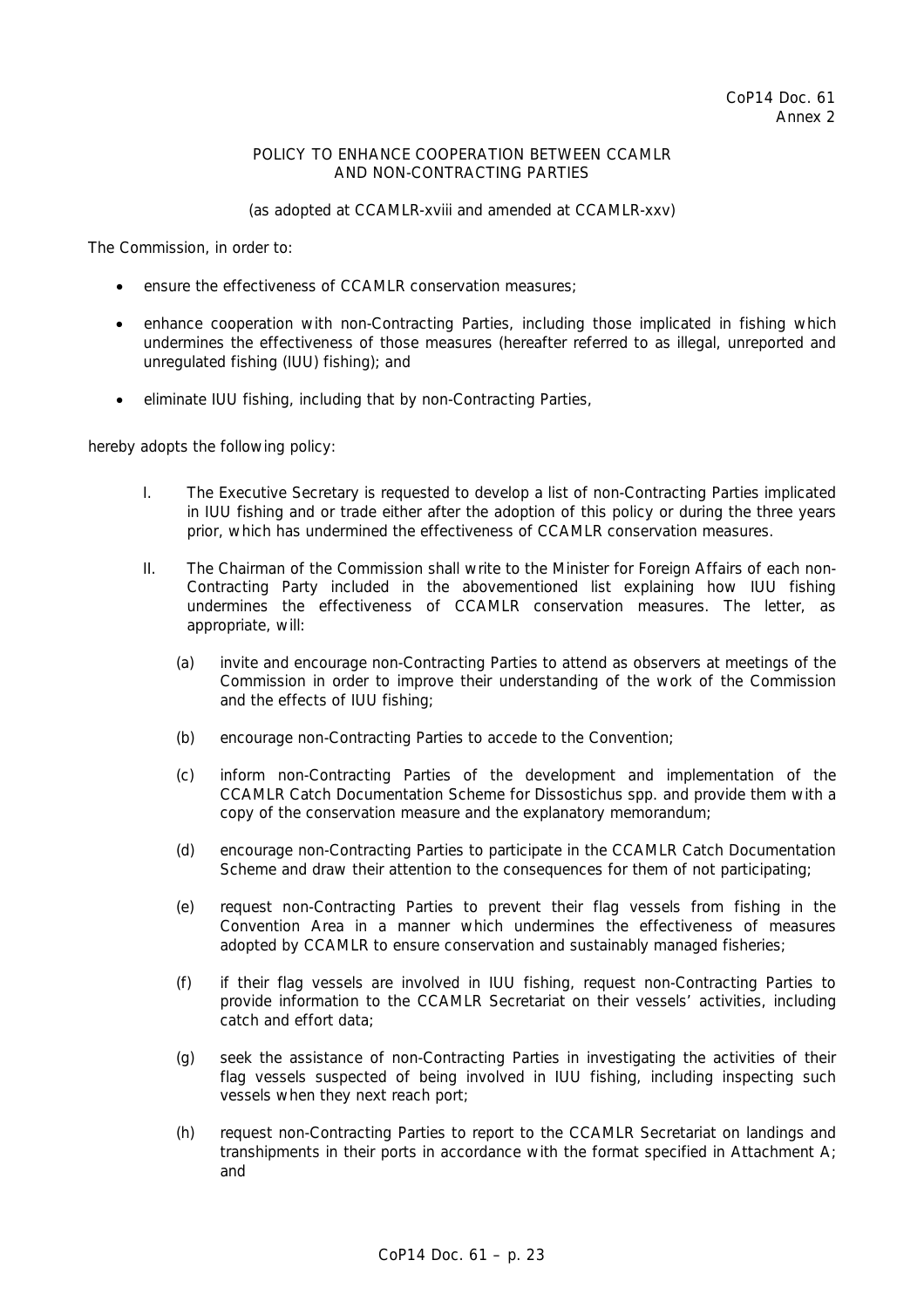- (i) request non-Contracting Parties to deny landing or transhipments in their ports for fish harvested in CCAMLR waters not taken in compliance with CCAMLR conservation measures and requirements under the Convention.
- III. Parties shall individually and collectively take all appropriate efforts to implement or assist in the implementation of this policy; such efforts may include taking concerted action on joint demarches on non-Contracting Parties to complement correspondence from the Chairman.
- IV. The Commission will annually review the effectiveness of the implementation of this policy.
- V. The Executive Secretary will regularly inform non-Contracting Parties concerned of new conservation measures adopted by CCAMLR.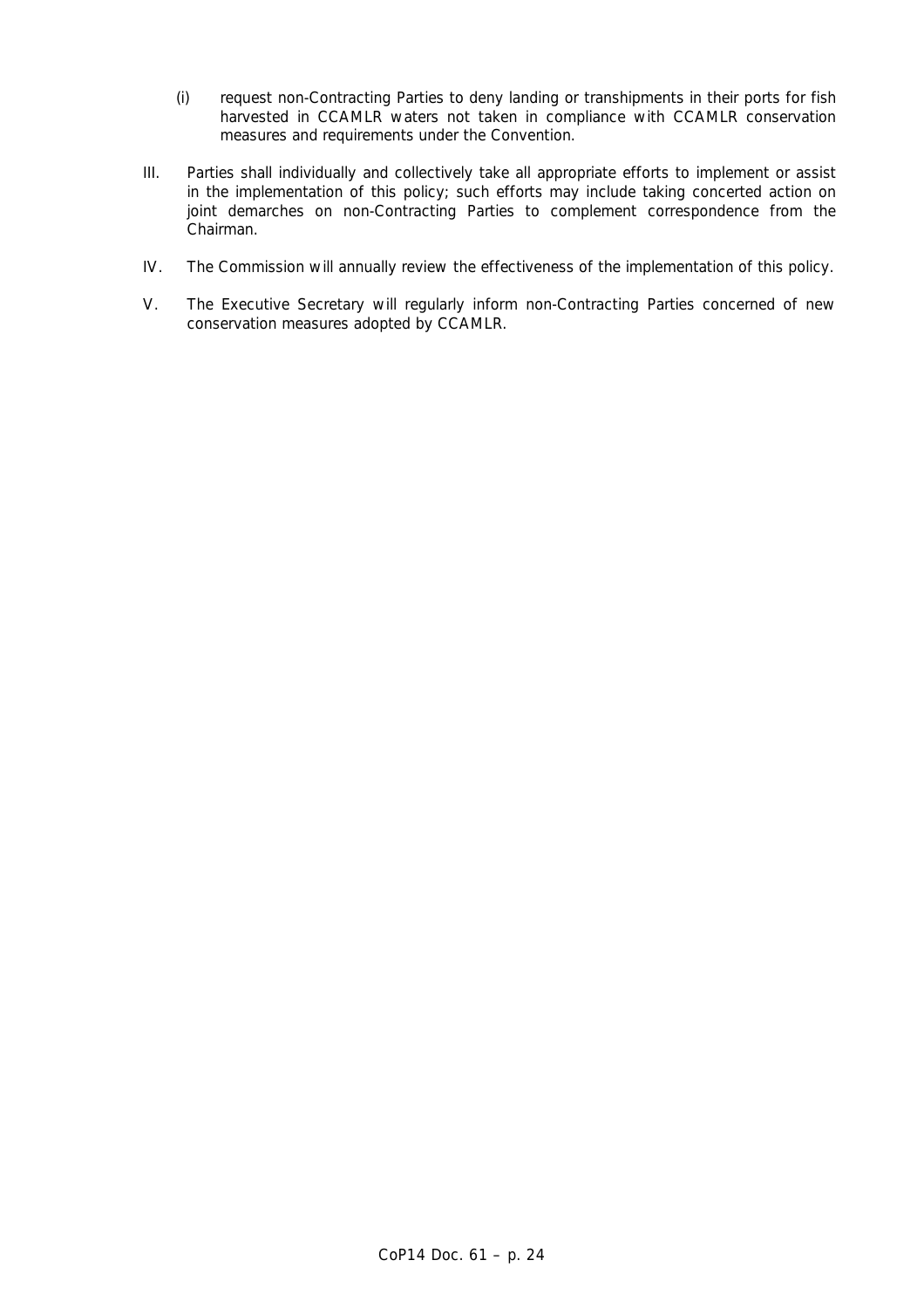# ATTACHMENT A

## SUBMISSION OF INFORMATION BY NON-CONTRACTING PARTIES ON LANDINGS AND TRANSHIPMENTS OF TOOTHFISH (*DISSOSTICHUS* SPP.) IN THEIR PORTS

To the extent possible the required information should be submitted in the following format:

- (i) whether the vessel is a fishing or cargo vessel; if it is a fishing vessel, what type of vessel (trawler/longliner);
- (ii) the name, international call sign and registration number of the vessel;
- (iii) the flag and port of registration;
- (iv) whether an inspection had been conducted by the Port State and, if so, its findings, including information on the fishing licence of the vessel concerned;
- (v) the species of fish involved, including the weight and form of catch, and whether it was landed or transhipped;
- (vi) if a fishing vessel, the location(s) in which it had operated according to the vessel's records and where it reported the catch as having been taken (CCAMLR or non CCAMLR); and
- (vii) the nature of any matters requiring further investigation by the Flag State.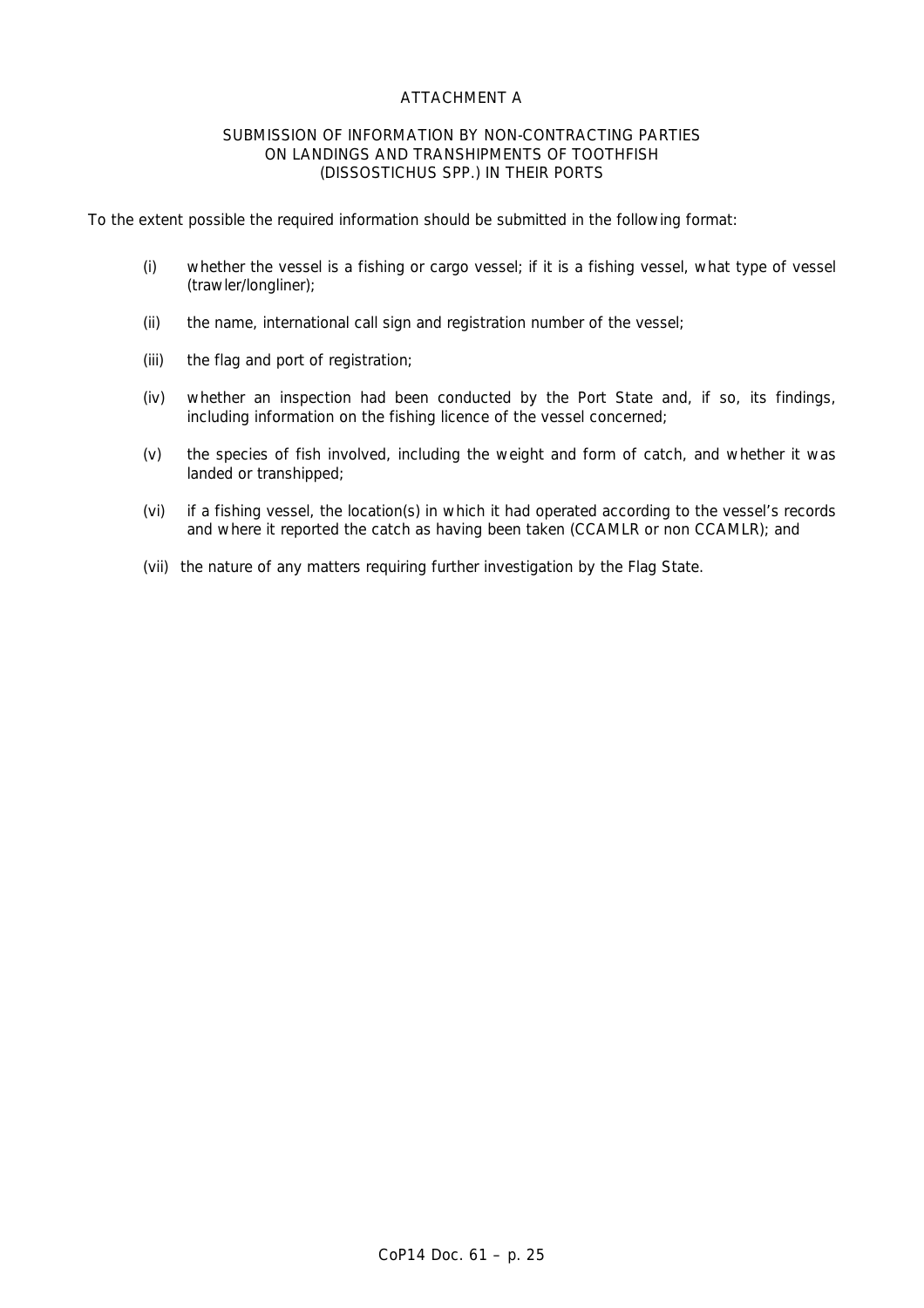# ATTACHMENT B

### CCAMLR COOPERATION ENHANCEMENT PROGRAM

## **Objectives**

The aim of this Cooperation Enhancement Program is to encourage and build the capacity of non-Contracting Parties to cooperate with CCAMLR. The ultimate desired outcome is more countries working with CCAMLR to combat illegal, unreported and unregulated (IUU) fishing on the water and in their ports.

Cooperation between non-Contracting Parties and CCAMLR may be through:

- exchange of information about IUU fishing with CCAMLR;
- participation in key CCAMLR initiatives, such as the CDS, through implementation of conservation measures;
- acceding to the Convention and/or joining the Commission, as appropriate.

#### Guiding Principles

The Cooperation Enhancement Program has the following attributes:

- a focus on technical cooperation;
- flexibility to tailor cooperation to meet the needs of both the Commission and the recipient State on a case-by-case basis;
- a partnership model involving the CCAMLR Secretariat, experienced CCAMLR Member(s) as sponsors and the recipient States(s);
- matching of sponsors and recipients based on expertise, historical relationships between States and proximity;
- central repository of information and training material by the CCAMLR Secretariat.

### Resourcing

CCAMLR Members will initially fund their own costs of delivery and participation in cooperation enhancement exercises. The Commission should investigate other sources of funding, including the establishment of a special fund to which Contracting Parties can contribute. CCAMLR Members can develop their own training materials at any time as required.

To encourage consistency and ensure effective use of Members' resources, CCAMLR Members will actively share training materials. This will be facilitated by the Secretariat maintaining a central repository of relevant materials and information on the CCAMLR website. CCAMLR conservation measures will always form the basis of technical and training cooperation. CCAMLR will fund the development of a package of standing training materials for the Catch Documentation Scheme that will be available to all members.

#### Selecting Countries for Capacity Building

The Commission will agree a priority list of countries that may benefit from technical cooperation and update this list as required. The list will be developed from information submitted by members, including reports on the activity and movement of IUU fishing vessels and their interactions with non-Contracting Parties.